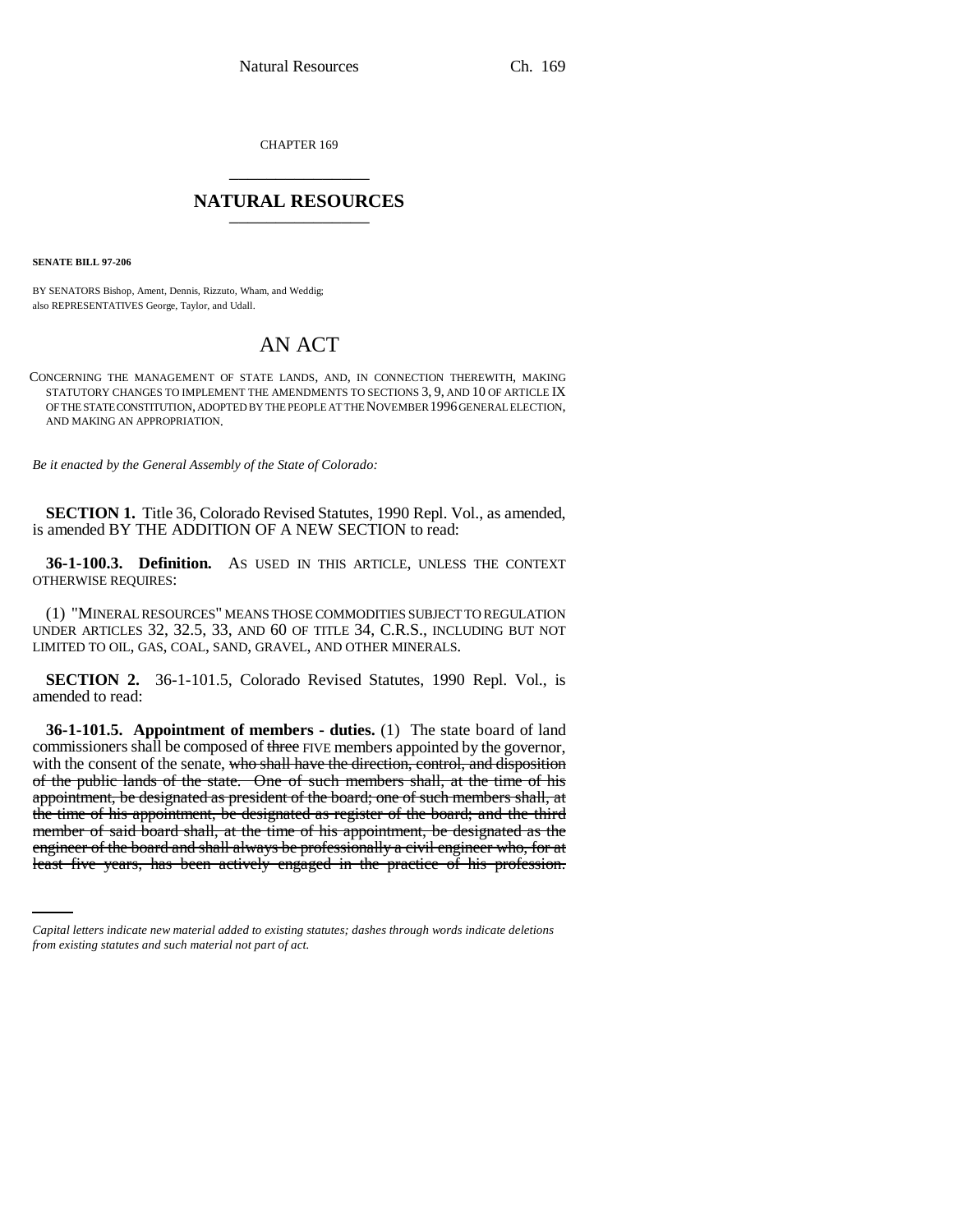Successors to the present members of the board shall each be appointed for a term of six years. ONE OF WHOM SHALL BE ELECTED BY THE BOARD AS ITS PRESIDENT. THE BOARD SHALL MEET AT LEAST ONCE EVERY MONTH.

(2) THE GOVERNOR SHALL ENDEAVOR TO APPOINT MEMBERS OF THE BOARD WHO RESIDE IN DIFFERENT GEOGRAPHIC REGIONS OF THE STATE. Not more than two THREE members of the board may be of ANY one major political party. and the third member shall be a member of the other major political party. THE BOARD SHALL BE COMPOSED OF:

(a) ONE PERSON WITH SUBSTANTIAL EXPERIENCE IN PRODUCTION AGRICULTURE;

(b) ONE PERSON WITH SUBSTANTIAL EXPERIENCE IN PUBLIC PRIMARY OR SECONDARY EDUCATION;

(c) ONE PERSON WITH SUBSTANTIAL EXPERIENCE IN LOCAL GOVERNMENT AND LAND USE PLANNING;

(d) ONE PERSON WITH SUBSTANTIAL EXPERIENCE IN NATURAL RESOURCE CONSERVATION; AND

(e) ONE CITIZEN AT LARGE.

(3) (a) THE TERM OF EACH MEMBER SHALL BE FOR FOUR YEARS. NO MEMBER SHALL SERVE MORE THAN TWO CONSECUTIVE TERMS. MEMBERS OF THE BOARD SHALL BE SUBJECT TO REMOVAL, AND VACANCIES ON THE BOARD SHALL BE FILLED, AS PROVIDED IN SECTION 6 OF ARTICLE IV OF THE STATE CONSTITUTION.

(b) THE TERMS OF OFFICE OF THE MEMBERS OF THE BOARD APPOINTED PRIOR TO THE EFFECTIVE DATE OF SUBSECTION (3) OF SECTION 9 OF ARTICLE IX OF THE STATE CONSTITUTION SHALL EXPIRE UPON THE CONFIRMATION OF THE APPOINTMENT OF THE FIRST THREE MEMBERS OF THE FIRST BOARD APPOINTED PURSUANT TO SUBSECTION (3) OF SECTION 9 OF ARTICLE IX OF THE STATE CONSTITUTION. THE PROVISIONS OF PARAGRAPH (a) OF THIS SUBSECTION (3) NOTWITHSTANDING, THE TERMS OF THE FIRST BOARD MEMBERS APPOINTED PURSUANT TO THIS SUBSECTION (3) SHALL BE AS FOLLOWS:

(I) TWO MEMBERS SHALL BE APPOINTED FOR TERMS THAT EXPIRE JUNE 30, 1999;

(II) THREE MEMBERS SHALL BE APPOINTED FOR TERMS THAT EXPIRE JUNE 30,2001.

(c) PARAGRAPH (b) OF THIS SUBSECTION (3) AND THIS PARAGRAPH (c) ARE REPEALED, EFFECTIVE JUNE 30, 2002.

(4) THE MEMBERS OF THE STATE BOARD OF LAND COMMISSIONERS SHALL NOT, BY VIRTUE OF THEIR APPOINTMENT, BE EMPLOYEES OF THE STATE. THE BOARD MEMBERS SHALL BE REIMBURSED FOR THEIR REASONABLE AND NECESSARY EXPENSES AND RECEIVE PER DIEM OF FIFTY DOLLARS PER DAY FOR EACH DAY THE MEMBER ATTENDS A BOARD MEETING, SUBJECT TO APPROPRIATION BY THE GENERAL ASSEMBLY FROM THE INCOME FROM THE TRUST LANDS.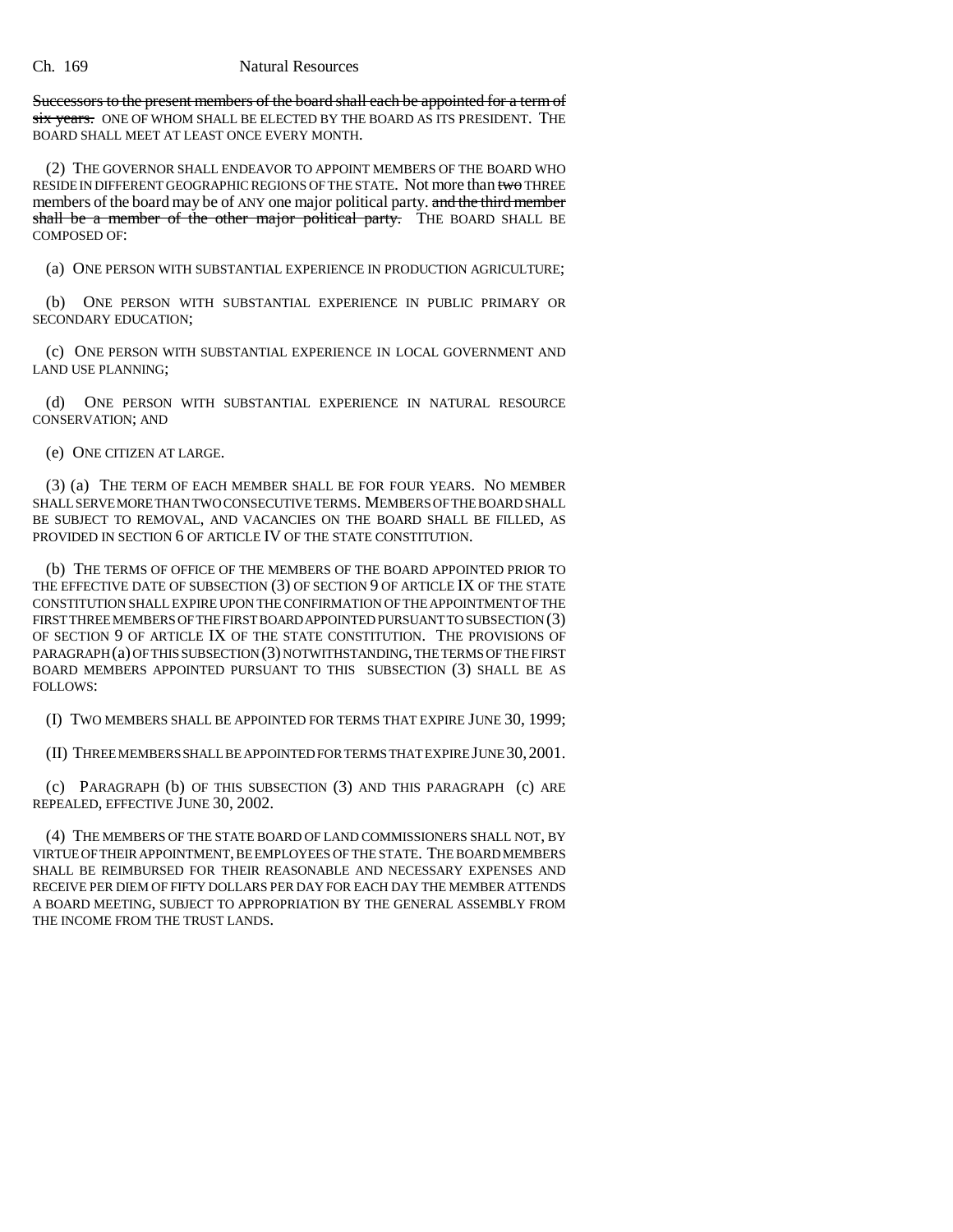(5) THE INDIVIDUAL MEMBERS OF THE STATE BOARD OF LAND COMMISSIONERS SHALL HAVE NO PERSONAL LIABILITY FOR ANY ACTION OR FAILURE TO ACT AS LONG AS SUCH ACTION OR FAILURE TO ACT DOES NOT INVOLVE WILLFUL OR INTENTIONAL MALFEASANCE OR GROSS NEGLIGENCE.

(6) (a) THE PEOPLE OF THE STATE OF COLORADO HAVE RECOGNIZED IN SECTION 10 OF ARTICLE IX OF THE STATE CONSTITUTION THAT THE STATE SCHOOL LANDS ARE AN ENDOWMENT OF LAND ASSETS HELD IN A PERPETUAL, INTERGENERATIONAL PUBLIC TRUST FOR THE SUPPORT OF PUBLIC SCHOOLS, WHICH SHOULD NOT BE SIGNIFICANTLY DIMINISHED; THAT THE DISPOSITION AND USE OF SUCH LANDS SHOULD THEREFORE BENEFIT PUBLIC SCHOOLS INCLUDING LOCAL SCHOOL DISTRICTS; AND THAT THE ECONOMIC PRODUCTIVITY OF ALL LANDS HELD IN PUBLIC TRUST IS DEPENDENT ON SOUND STEWARDSHIP, INCLUDING PROTECTING AND ENHANCING THE BEAUTY, NATURAL VALUES, OPEN SPACE, AND WILDLIFE HABITAT THEREOF, FOR THIS AND FUTURE GENERATIONS. IN RECOGNITION OF THESE PRINCIPLES, THE STATE BOARD OF LAND COMMISSIONERS SHALL BE GOVERNED BY THE STANDARDS SET FORTH IN SECTION 10 OF ARTICLE IX OF THE STATE CONSTITUTION IN THE DISCHARGE OF ITS FIDUCIARY OBLIGATIONS, IN ADDITION TO OTHER LAWS GENERALLY APPLICABLE TO TRUSTEES.

(b) THE STATE BOARD OF LAND COMMISSIONERS SHALL SERVE AS THE TRUSTEE FOR THE LANDS GRANTED TO THE STATE IN PUBLIC TRUST BY THE FEDERAL GOVERNMENT, LANDS ACQUIRED IN LIEU THEREOF, AND ADDITIONAL LANDS HELD BY THE BOARD IN PUBLIC TRUST. THE BOARD SHALL HAVE THE DUTY TO MANAGE, CONTROL, ENCUMBER, AND DISPOSE OF SUCH LANDS IN ACCORDANCE WITH THE PURPOSES FOR WHICH SAID GRANTS OF LAND WERE MADE AND SECTION 10 OF ARTICLE IX OF THE STATE CONSTITUTION, AND SUBJECT TO SUCH TERMS AND CONDITIONS CONSISTENT THEREWITH AS MAY BE PRESCRIBED BY LAW.

(c) IT SHALL BE THE DUTY OF THE STATE BOARD OF LAND COMMISSIONERS TO PROVIDE FOR THE PRUDENT MANAGEMENT, LOCATION, PROTECTION, SALE, EXCHANGE, OR OTHER DISPOSITION OF ALL LANDS HERETOFORE, OR WHICH MAY HEREAFTER BE, HELD BY THE BOARD AS TRUSTEE PURSUANT TO SUBSECTION (6) OF SECTION 9 OF ARTICLE IX OF THE STATE CONSTITUTION, IN ORDER TO PRODUCE A REASONABLE AND CONSISTENT INCOME OVER TIME. THE STATE BOARD OF LAND COMMISSIONERS SHALL PROTECT AND ENHANCE THE LONG-TERM PRODUCTIVITY AND SOUND STEWARDSHIP OF THE TRUST LANDS HELD BY THE BOARD.

(d) THE STATE BOARD OF LAND COMMISSIONERS SHALL MANAGE THE DEVELOPMENT AND UTILIZATION OF NATURAL RESOURCES ON STATE LANDS IN A MANNER WHICH WILL CONSERVE THE LONG-TERM VALUE OF SUCH RESOURCES, AS WELL AS EXISTING AND FUTURE USES, AND IN ACCORDANCE WITH STATE AND LOCAL LAWS AND REGULATIONS.

**SECTION 3.** 36-1-102 (1) and (2), Colorado Revised Statutes, 1990 Repl. Vol., are amended to read:

**36-1-102. Employees - director - bonds - report.** (1) (a) The state board of land commissioners is authorized to employ SHALL HIRE, pursuant to section 13 of article XII of the state constitution AND WITH THE CONSENT OF THE GOVERNOR, A DIRECTOR, AND, THROUGH THE DIRECTOR, SHALL EMPLOY an office force. THE DIRECTOR SHALL,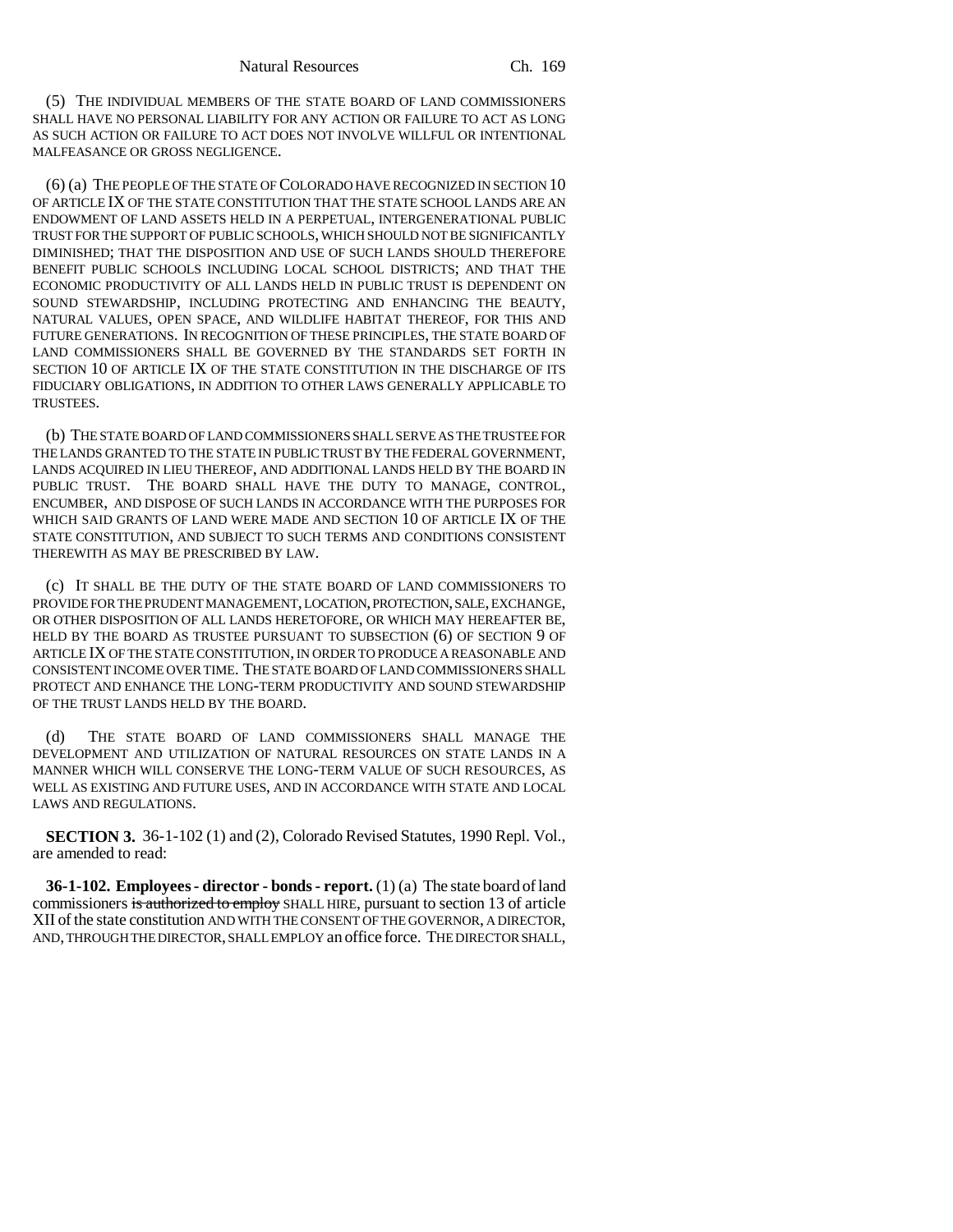SUBJECT TO THE GENERAL POLICIES OF THE STATE BOARD OF LAND COMMISSIONERS, HAVE ADMINISTRATIVE DIRECTION OVER THE ACTIVITIES OF THE STATE BOARD OF LAND COMMISSIONERS. THE STATE BOARD OF LAND COMMISSIONERS MAY CONTRACT FOR OFFICE SPACE, ACQUIRE EQUIPMENT AND SUPPLIES, AND ENTER INTO CONTRACTS AS NECESSARY TO ACCOMPLISH ITS DUTIES.

(b) It is the duty of the register DIRECTOR to keep the records of the state board of land commissioners; to make out and countersign all patents and leases issued by the board to purchasers and lessees of state lands, and keep a suitable record of the same; to file and preserve bonds of lessees and those given by purchasers to secure deferred payments; to make and deliver to purchasers a suitable certificate of purchase; to have the custody of the seal of the state board of land commissioners; to keep the minutes of the board; to receive all moneys from the deputy register collected by such officer on account of the state board of land commissioners, and to pay them over to the state treasurer, as prescribed by law; and in the absence of the deputy register to receipt for and receive all moneys payable to the state board of land commissioners; and to perform such other duties concerning the land affairs of the state as the said board may direct.

(2) It is also the duty of the register in all contested cases, at the direction of the board, when hearings are necessary and witnesses may be required to be examined, to set a date for hearing such cases. The register shall duly advise the contestants and their accredited attorneys of the date set for such hearings, and on the date appointed the register is empowered to administer oaths and to hear and receive evidence in the manner and procedure established by the United States in the district land offices, or in accordance with the rules that are adopted by the board governing such cases. All evidence given and provided in such cases before the register shall be fully transcribed and arranged at the cost of the parties to the contest and shall form a part of the records of the office of the state board of land commissioners. The register shall, as soon as convenient after such hearings, present a full transcript of the proceedings to the state board of land commissioners, which shall render a decision in accordance therewith.

**SECTION 4.** 36-1-103, Colorado Revised Statutes, 1990 Repl. Vol., is repealed as follows:

**36-1-103. Deputy register - duties - bond.** It is the duty of the deputy register to receipt and account for all moneys payable to the state board of land commissioners, and the deputy register shall pay the same over to the register daily. The deputy register shall give a good and sufficient surety bond, the cost of which shall be paid by the state, to be approved by the state board of land commissioners, for the faithful performance of the duties pertaining to that position, in the amount of thirty thousand dollars. The deputy register shall perform such other duties as may be prescribed by the state board of land commissioners.

**SECTION 5.** 36-1-104 (1), Colorado Revised Statutes, 1990 Repl. Vol., is amended to read:

**36-1-104. Deed - execution - copy of record.** (1) The governor is authorized, and, in case of his absence or inability, the lieutenant governor is authorized, to execute a good and sufficient deed or patent of conveyance transferring any lands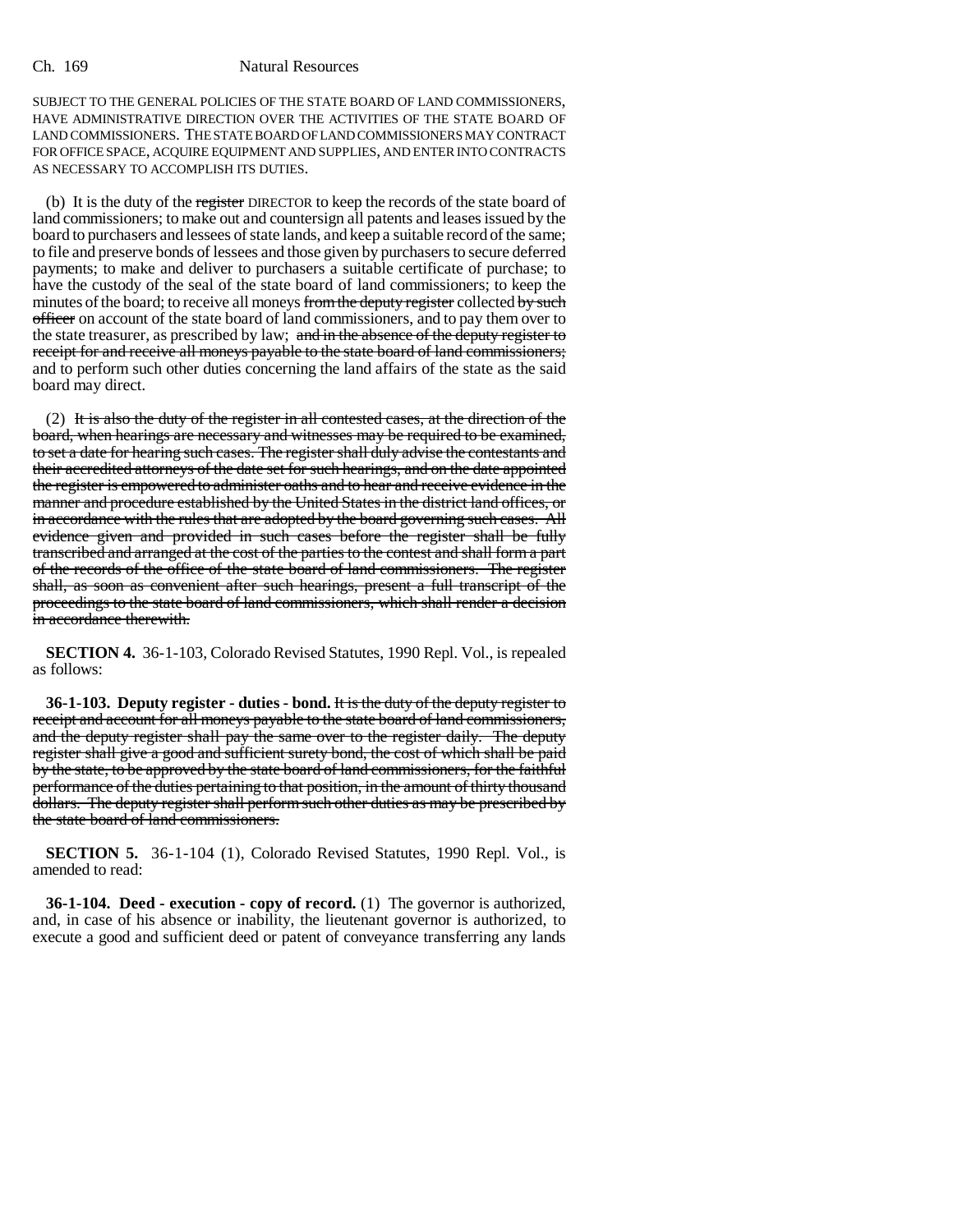Natural Resources Ch. 169

which may be ordered sold or which shall be sold and disposed of by the state board of land commissioners under the statutes of this state. Such deed or patent shall be attested by the secretary of state, countersigned by the register DIRECTOR OF THE STATE BOARD OF LAND COMMISSIONERS, and have the great seal of the state and the seal of the state board of land commissioners thereto attached, but need not be acknowledged. A certified copy of the record of any such deed or patent shall be receivable in evidence in all courts of record in this state, the same as the original.

**SECTION 6.** 36-1-106, Colorado Revised Statutes, 1990 Repl. Vol., is repealed as follows:

**36-1-106. Appraisers' reports.** Appraisers shall make stated written reports of their work to the state board of land commissioners and such special reports as may be required from time to time. Such reports shall be made upon suitable uniform blanks to be provided by the board for such purpose wherein shall be set forth the legal description, general character and adaptability, and estimated value of each of the several pieces, parcels, or tracts of land embraced in any such report, together with such other useful information as may be required by the board.

**SECTION 7.** Article 1 of title 36, Colorado Revised Statutes, 1990 Repl. Vol., as amended, is amended BY THE ADDITION OF A NEW SECTION to read:

**36-1-107.5. Long-term stewardship trust - nomination.** (1) IN ORDER TO FULFILL THE MANDATE OF SECTION 10  $(1)$  (b) (I) OF ARTICLE IX OF THE STATE CONSTITUTION, THE STATE BOARD OF LAND COMMISSIONERS SHALL, THROUGH A STATEWIDE PUBLIC NOMINATION PROCESS, ESTABLISH A LONG-TERM STEWARDSHIP TRUST OF UP TO THREE HUNDRED THOUSAND ACRES OF LAND THAT THE STATE BOARD OF LAND COMMISSIONERS DETERMINES TO BE VALUABLE PRIMARILY TO PRESERVE LONG-TERM BENEFITS AND RETURNS TO THE STATE AND TO BE HELD AND MANAGED TO MAXIMIZE OPTIONS FOR CONTINUED STEWARDSHIP, PUBLIC USE, OR FUTURE DISPOSITION. IN HOLDING SUCH LANDS IN TRUST, THE STATE BOARD OF LAND COMMISSIONERS SHALL PERMIT ONLY THOSE USES THAT WILL PROTECT AND ENHANCE THE BEAUTY, NATURAL VALUES, OPEN SPACE, AND WILDLIFE HABITAT OF THOSE LANDS; EXCEPT THAT ANY SUCH RESTRICTIONS ON USE NEED NOT NECESSARILY PRECLUDE EXISTING USES OR MANAGEMENT PRACTICES INCLUDING BUT NOT LIMITED TO MINERAL RESOURCES, AGRICULTURAL, AND GRAZING USES.

(2) (a) THE STATE BOARD OF LAND COMMISSIONERS SHALL PROVIDE WRITTEN NOTIFICATION OF ANY LANDS UNDER CONSIDERATION TO BE SELECTED FOR THE LONG-TERM STEWARDSHIP TRUST TO ANY PRESENT LESSEES WITH INTEREST IN SUCH LANDS AND THE BOARD OF COUNTY COMMISSIONERS, IF SUCH LANDS ARE LOCATED WITHIN THE UNINCORPORATED PORTION OF A COUNTY, THE MUNICIPAL GOVERNING BODY, IF SUCH LANDS ARE LOCATED WITHIN AN INCORPORATED MUNICIPALITY, OR BOTH THE BOARD OF COUNTY COMMISSIONERS AND THE MUNICIPAL GOVERNING BODY, IF SUCH LANDS ARE LOCATED WITHIN THREE MILES OF ANY INCORPORATED MUNICIPALITY.

(b) IN SUCH NOTIFICATION, THE STATE BOARD OF LAND COMMISSIONERS SHALL REQUEST THE LOCAL GOVERNING BODY OR BODIES TO COMMENT ON WHETHER EXISTING USES AND MANAGEMENT PRACTICES ARE IN COMPLIANCE WITH VALID LOCAL LAND USE REGULATIONS AND LAND USE PLANS AS REQUIRED IN SECTION  $10(1)(c)$  OF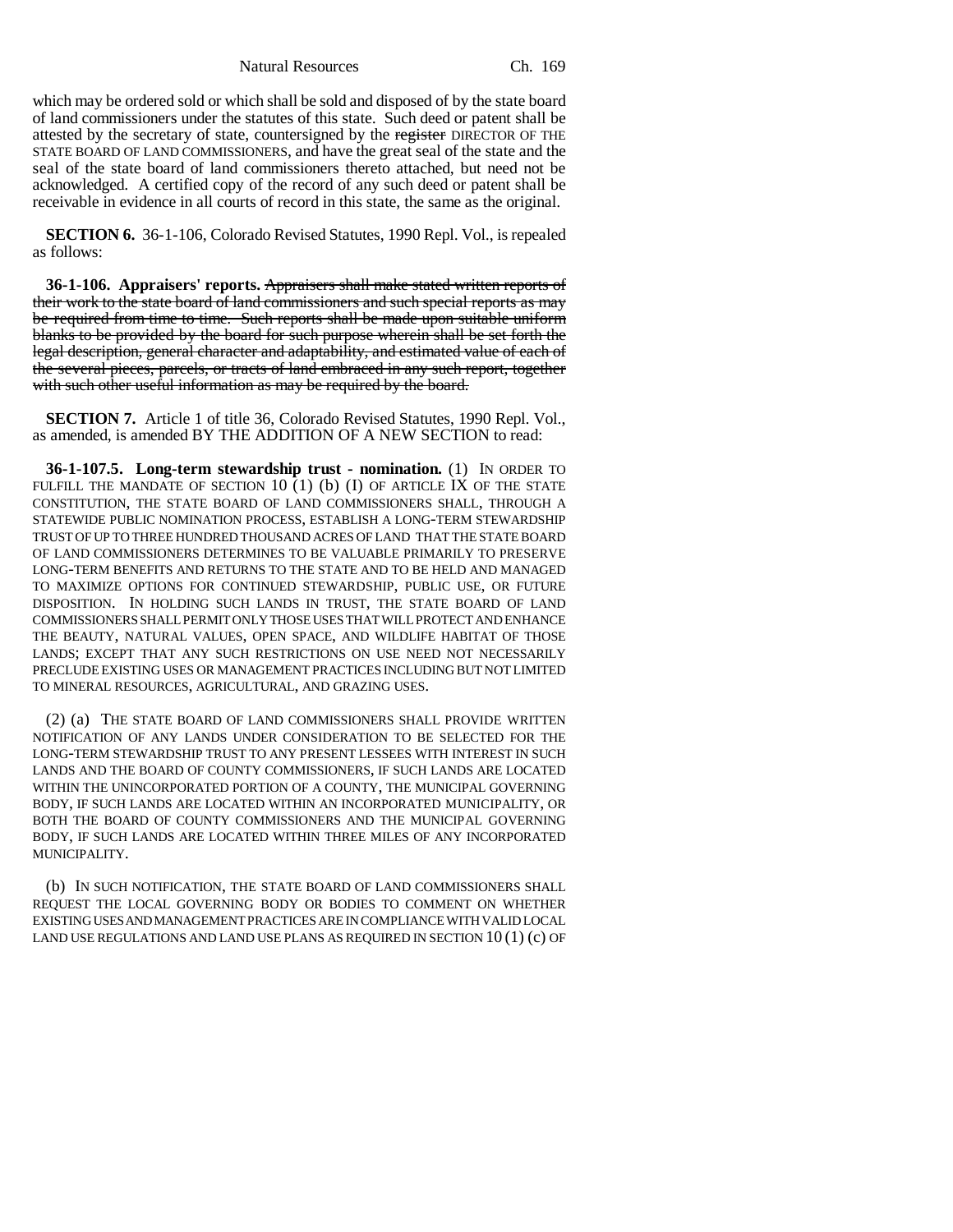ARTICLE IX OF THE STATE CONSTITUTION. THE STATE BOARD OF LAND COMMISSIONERS SHALL FURTHER REQUEST IN SUCH NOTIFICATION THAT, WITHIN FORTY-FIVE DAYS AFTER RECEIPT OF THE NOTIFICATION, THE LOCAL GOVERNING BODY OR BODIES PROVIDE COMMENT TO THE STATE BOARD OF LAND COMMISSIONERS ON WHETHER THE SELECTION IS IN ACCORDANCE WITH THE PROVISIONS OF ARTICLE IX OF THE STATE CONSTITUTION.

(c) IN THE NOTIFICATION, THE STATE BOARD OF LAND COMMISSIONERS SHALL ALSO REQUEST THAT THE LOCAL GOVERNING BODY OR BODIES MAY ALSO INCLUDE IN ITS ASSESSMENT AND RESPONSE ANY OTHER FACTORS THE LOCAL GOVERNING BODY OR BODIES DETERMINE ARE RELEVANT FOR THE CONSIDERATION OF LANDS FOR THE LONG-TERM STEWARDSHIP TRUST, INCLUDING THE CRITERIA SET FORTH IN SECTION 36-1-105.7 AND IN SECTIONS 9 AND 10 OF ARTICLE IX OF THE STATE CONSTITUTION.

(d) IF THE STATE BOARD OF LAND COMMISSIONERS' STAFF RECOMMENDATION IS IN CONFLICT WITH THE ASSESSMENT OF THE GOVERNING BODY OR BODIES, THE STATE BOARD OF LAND COMMISSIONERS SHALL SUBMIT A WRITTEN RESPONSE, BY CERTIFIED MAIL, TO THE APPROPRIATE GOVERNING BODY OR BODIES AT LEAST FOURTEEN DAYS BEFORE MAKING A FINAL DECISION ON A SELECTION OF LANDS ON WHICH THE LOCAL GOVERNING BODY OR BODIES HAVE PROVIDED WRITTEN COMMENT.

(3) THE STATE BOARD OF LAND COMMISSIONERS SHALL DEVELOP AND IMPLEMENT A STATEWIDE PUBLIC NOMINATING PROCESS FOR LANDS TO BE INCLUDED IN THE LONG-TERM STEWARDSHIP TRUST ESTABLISHED PURSUANT TO SUBSECTIONS (1) AND (2) OF THIS SECTION. USING THIS PROCESS, THE STATE BOARD OF LAND COMMISSIONERS SHALL DESIGNATE AT LEAST TWO HUNDRED THOUSAND ACRES OF LAND TO BE PART OF THE LONG-TERM STEWARDSHIP TRUST ON OR BEFORE JANUARY 1, 1999, AND SHALL DESIGNATE AT LEAST AN ADDITIONAL NINETY-FIVE THOUSAND ACRES ON OR BEFORE JANUARY 1, 2001.

(4) IN SELECTING AND LOCATING LANDS FOR INCLUSION IN THE LONG-TERM STEWARDSHIP TRUST, THE STATE BOARD OF LAND COMMISSIONERS SHALL MAKE ITS DETERMINATION BASED ON CRITERIA AND REQUIREMENTS SET FORTH IN SECTION 10 OF ARTICLE IX OF THE STATE CONSTITUTION, INCLUDING THE PROVISION SPECIFYING THAT THE USE OF LAND IN THE LONG-TERM STEWARDSHIP TRUST SHALL COMPLY WITH VALID LOCAL LAND USE REGULATIONS AND LAND USE PLANS.

(5) THE STATE BOARD OF LAND COMMISSIONERS MAY REMOVE SPECIFIC PARCELS OF LAND FROM THE LONG-TERM STEWARDSHIP TRUST ONLY UPON THE AFFIRMATIVE VOTE OF FOUR MEMBERS OF THE STATE BOARD OF LAND COMMISSIONERS AND UPON THE DESIGNATION OR EXCHANGE OF AN EQUAL OR GREATER AMOUNT OF ADDITIONAL LAND INTO SAID TRUST.

(6) PRIOR TO THE INCLUSION OF ANY LAND IN THE LONG-TERM STEWARDSHIP TRUST, THE STATE BOARD OF LAND COMMISSIONERS SHALL CONSULT EXISTING PUBLISHED INFORMATION CONCERNING THE AGRICULTURAL AND MINERAL RESOURCES POTENTIAL OF SAID LAND, INCLUDING MASTER PLANS DEVELOPED UNDER SECTION 34-1-304, C.R.S. IF INFORMATION AS TO AGRICULTURAL AND MINERAL RESOURCE POTENTIAL IS INADEQUATE, THE BOARD SHALL OBTAIN AN INVENTORY OF THE MINERAL RESOURCES POTENTIAL OF SAID LAND FIRST FROM THE COLORADO GEOLOGICAL SURVEY, OR, IF THE COLORADO GEOLOGICAL SURVEY IS UNABLE TO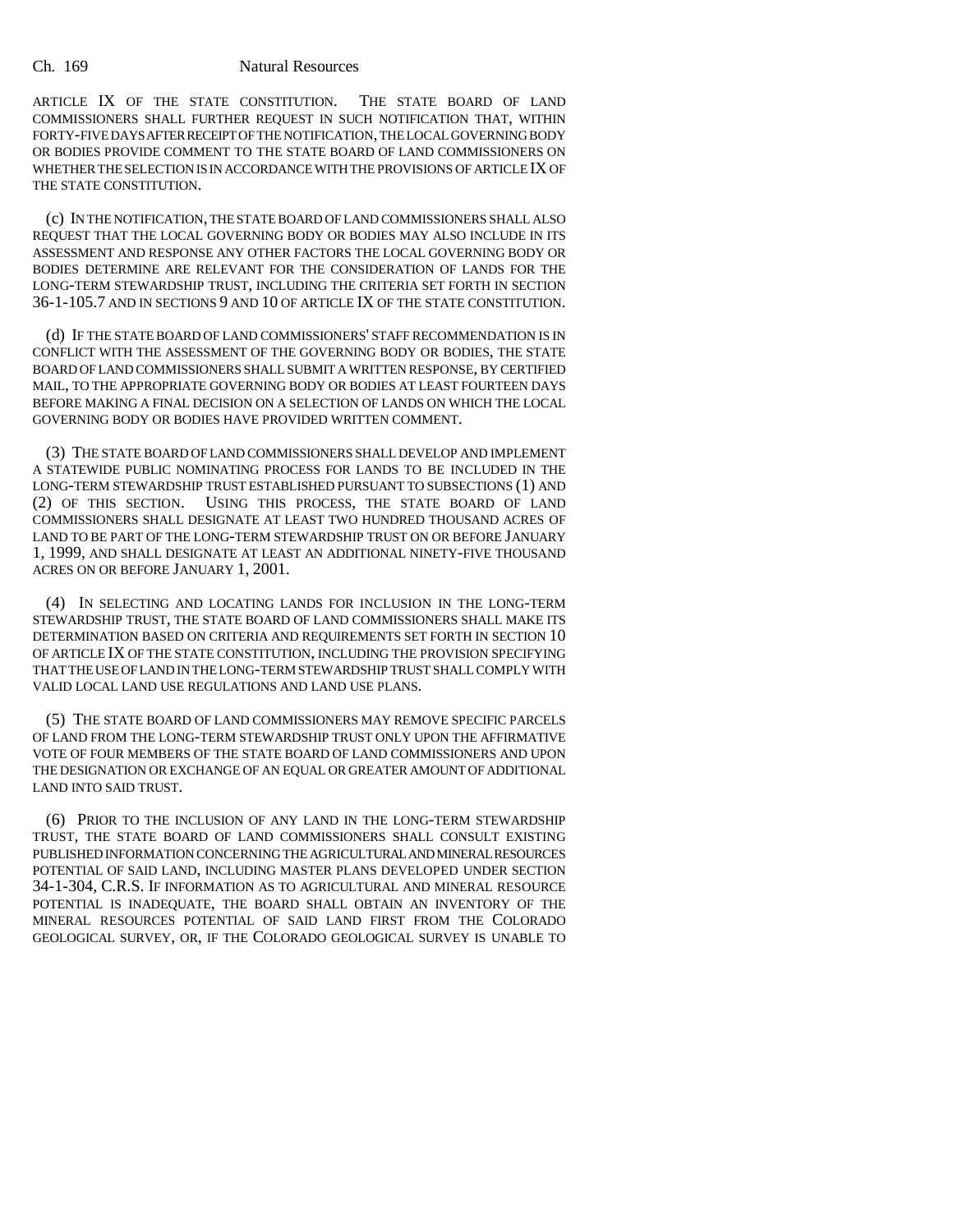COMPLETE SUCH INVENTORY, FROM AN ENTITY OF EQUIVALENT CREDIBILITY. IF SUCH INVENTORY IS NOT COMPLETED WITHIN ONE YEAR AFTER THE REQUEST BY THE STATE BOARD OF LAND COMMISSIONERS OR IS NOT COMPLETED PRIOR TO THE DEADLINE SET FORTH IN SECTION 10 OF ARTICLE IX OF THE STATE CONSTITUTION, THE INCLUSION OF SUCH LAND IN THE LONG-TERM STEWARDSHIP TRUST MAY PROCEED.

**SECTION 8.** 36-1-111, Colorado Revised Statutes, 1990 Repl. Vol., is repealed as follows:

**36-1-111. Land appraisers.** The state board of land commissioners shall appoint, pursuant to section 13 of article XII of the state constitution, such appraisers of state lands as are necessary. The appraisers shall be under the direction of the state board of land commissioners. There shall be appropriated a sufficient sum per annum for the purpose of defraying the expenses of the appraisers when visiting the different portions of the state in the discharge of their duties.

**SECTION 9.** 36-1-112 (2), Colorado Revised Statutes, 1990 Repl. Vol., as amended, is amended to read:

**36-1-112. Fees - disposition of fees.** (2) All moneys collected by the state board of land commissioners for fees collected as specified in subsection (1) of this section shall be deposited by the register DIRECTOR of the state board of land commissioners with the state treasurer for credit as provided in section 36-1-148.

**SECTION 10.** Article 1 of title 36, Colorado Revised Statutes, 1990 Repl. Vol., as amended, is amended BY THE ADDITION OF A NEW SECTION to read:

**36-1-112.5. Fiscal impact study.** PRIOR TO THE LEASE, SALE, OR EXCHANGE OF ANY LANDS FOR COMMERCIAL, RESIDENTIAL, OR INDUSTRIAL DEVELOPMENT, THE STATE BOARD OF LAND COMMISSIONERS SHALL DETERMINE THAT THE INCOME FROM THE PROPOSED LEASE, SALE, OR EXCHANGE CAN REASONABLY BE ANTICIPATED TO EXCEED THE FISCAL IMPACT OF SUCH DEVELOPMENT ON LOCAL SCHOOL DISTRICTS AND STATE FUNDING OF EDUCATION FROM INCREASED SCHOOL ENROLLMENT ASSOCIATED WITH SUCH DEVELOPMENT. WHEN DETERMINING THE FISCAL IMPACT OF THE PROPOSED LEASE, SALE, OR EXCHANGE OF ANY LAND THAT IS A PART OF ANY MINING OPERATION, THE STATE BOARD OF LAND COMMISSIONERS SHALL CONSIDER THE FISCAL AND OTHER BENEFITS TO THE LOCAL SCHOOL DISTRICTS FROM THE DEVELOPMENT OF THE ENTIRE OPERATION.

**SECTION 11.** 36-1-113 (1), Colorado Revised Statutes, 1990 Repl. Vol., is amended, and the said 36-1-113 is further amended BY THE ADDITION OF A NEW SUBSECTION, to read:

**36-1-113. Leases - rental - mineral resources lands.** (1) The state board of land commissioners may lease any portion of the land of the state at a rental to be determined by it, except as provided in sections 36-1-118 and 36-1-147. The lessee shall pay the annual rental to the state board of land commissioners, who shall receipt for the same in the lease. Upon receiving such annual rental, the board shall transmit the same to the state treasurer, as provided by law, and take his receipt therefor. If geothermal resources or stone, coal, oil, gas, or other minerals not mentioned in this section MINERAL RESOURCES are found upon the state land, such land may be leased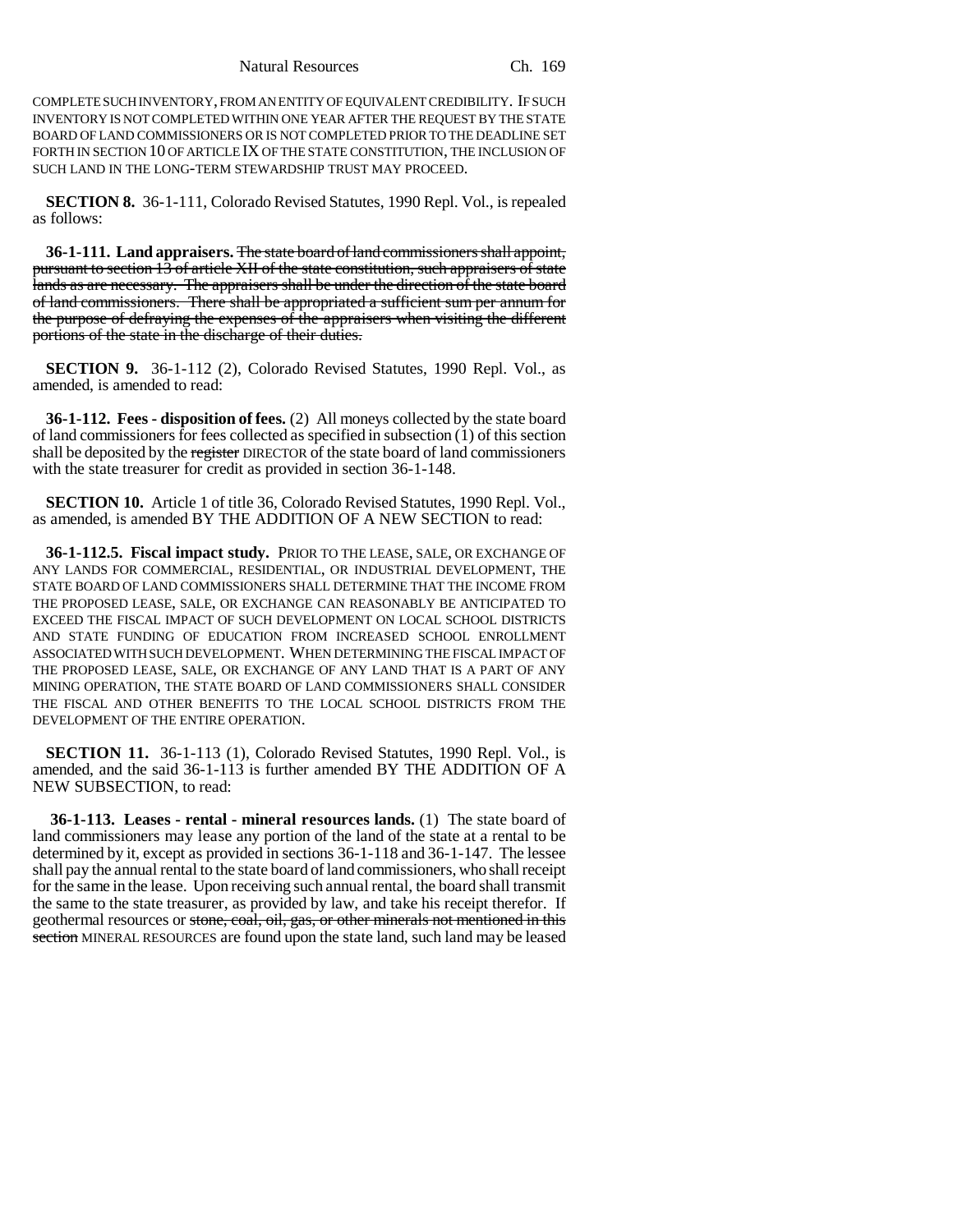for the purpose of obtaining REMOVING therefrom the geothermal resource or stone, coal, oil, gas, or other minerals SUCH RESOURCES, for such length of time and conditioned upon the payment to the board of such royalty upon the product as the state board of land commissioners may determine.

(3) (a) (I) AS USED IN THIS SUBSECTION (3), "LOGICAL MINING AREA" MEANS AN AREA OF LAND IN WHICH METALLIC AND INDUSTRIAL MINERALS, CONSTRUCTION MATERIALS, OR COAL RESOURCES CAN BE DEVELOPED IN AN EFFICIENT, ECONOMICAL, AND ORDERLY MANNER AS AN INTEGRATED OPERATION WITH DUE REGARD TO CONSERVATION OF SUCH RESOURCES. A LOGICAL MINING AREA MAY CONSIST OF STATE LANDS INCLUDING ONE OR MORE STATE SURFACE OR MINERAL LEASES, OR BOTH SUCH TYPES OF LEASES, AND MAY INCLUDE LANDS OWNED BY OTHER PERSONS OR ENTITIES.

(II) AS USED IN THIS SUBSECTION (3), "OIL AND GAS UNIT" MEANS A FEDERAL EXPLORATORY UNIT PURSUANT TO UNIT PLAN REGULATIONS UNDER 43 C.F.R. 3160, UNIT OPERATIONS UNDER SECTION 34-60-118, C.R.S., OR DRILLING AND SPACING UNITS AND POOLING OF INTERESTS UNDER SECTION 34-60-116, C.R.S. AN OIL AND GAS UNIT MAY CONSIST OF STATE LANDS INCLUDING ONE OR MORE STATE SURFACE OR MINERAL LEASES, OR BOTH SUCH TYPES OF LEASES, AND MAY INCLUDE LANDS OWNED BY OTHER PERSONS OR ENTITIES.

(b) WITH RESPECT TO ALL SURFACE AND MINERAL LANDS, OR BOTH, INCLUDED IN WHOLE OR IN PART IN A LOGICAL MINING AREA FOR THOSE OPERATIONS PERMITTED UNDER ARTICLE 32, 32.5, OR 33 OF TITLE 34, C.R.S., AS OF JULY 1, 1997, OR, IN AN OIL AND GAS UNIT ESTABLISHED UNDER APPLICABLE FEDERAL OR STATE LAW AS OF JULY 1, 1997, NOTHING IN THIS ARTICLE SHALL PRECLUDE THE STATE BOARD OF LAND COMMISSIONERS FROM ISSUING A NEW LEASE, RENEWING AN EXISTING LEASE, OR ISSUING A LEASE EXTENSION CONSISTENT WITH ARTICLE IX OF THE STATE CONSTITUTION TO FACILITATE THE COMPLETE AND ORDERLY DEVELOPMENT AND RECLAMATION OF SUCH MINING OPERATIONS OR OF SUCH OIL AND GAS OPERATIONS.

(c) (I) WHEN THE STATE BOARD OF LAND COMMISSIONERS CONSIDERS WHETHER A LEASE FOR SUCH LAND INCLUDED IN A LOGICAL MINING AREA OR IN AN OIL AND GAS UNIT ESTABLISHED UNDER APPLICABLE FEDERAL OR STATE LAW AS OF JULY 1, 1997, SHOULD BE ISSUED, RENEWED, OR EXTENDED TO ACCOMPLISH THE ORDERLY DEVELOPMENT AND RECLAMATION OF A LOGICAL MINING AREA OR TO CONDUCT OIL AND GAS OPERATIONS, THE STATE BOARD OF LAND COMMISSIONERS SHALL SPECIFICALLY CONSIDER IN MAKING ITS FINDINGS:

(A) WHETHER THE BENEFIT TO THE TRUST, INCLUDING THE CURRENT OR PROPOSED INCOME PRODUCED FROM THE MINING OR OIL AND GAS OPERATION, IS OUTWEIGHED BY CURRENT OR PROPOSED USES OTHER THAN THE MINING OR OIL AND GAS OPERATION; AND

(B) WHETHER THE MINING OR OIL AND GAS OPERATION IS INCOMPATIBLE WITH CURRENT OR PROPOSED USES.

(II) NOTHING IN THIS SECTION SHALL AFFECT THE OBLIGATION OF ANY LESSEE FROM COMPLYING WITH ANY FEDERAL, STATE, OR LOCAL LAW, RULE, CODE, OR REGULATION.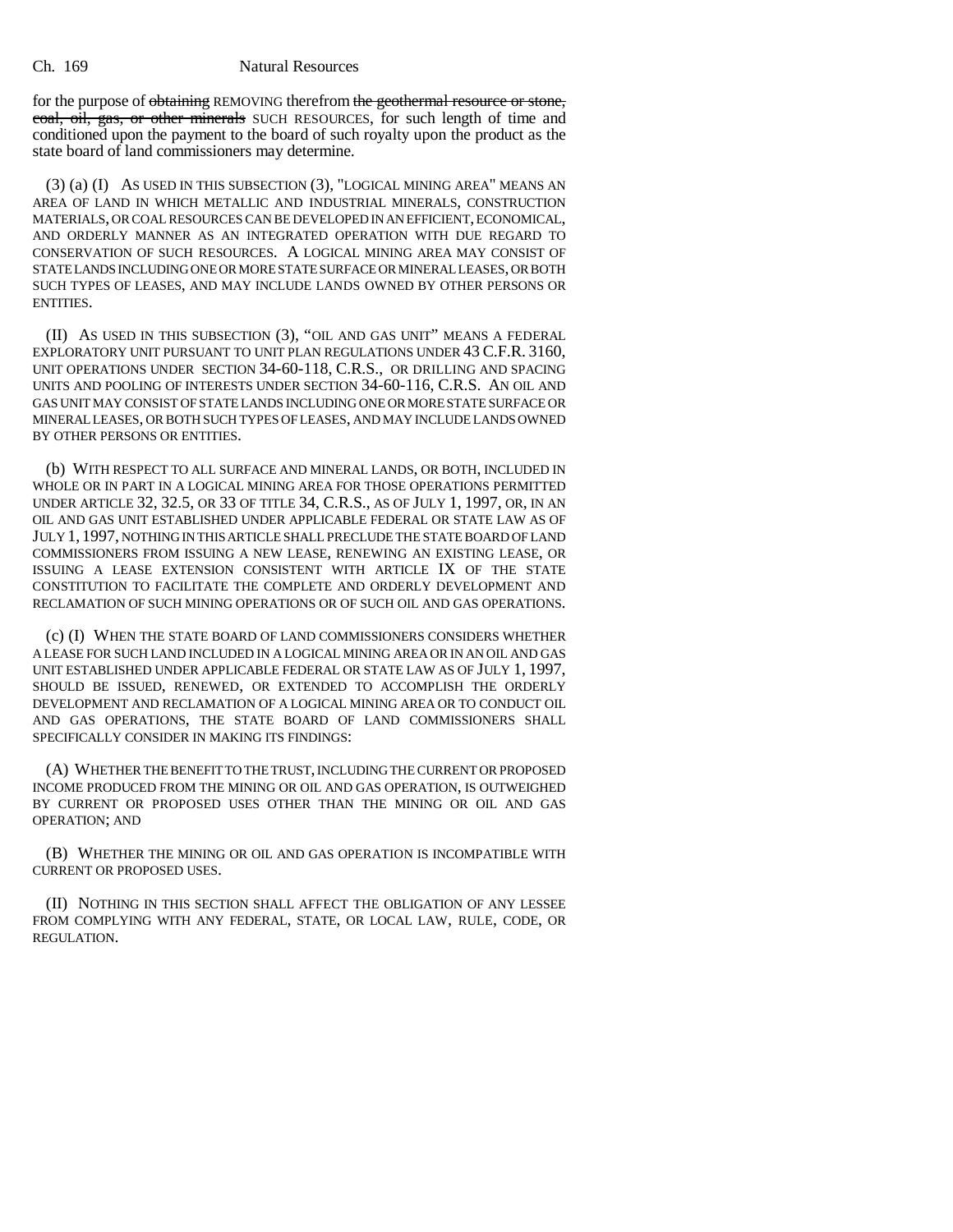**SECTION 12.** 36-1-114, Colorado Revised Statutes, 1990 Repl. Vol., is amended to read:

**36-1-114. Adjustment of rentals.** The state board of land commissioners has the direction, control, and disposition of the public lands of the state as provided for in section 9 of article IX of the state constitution, and When, in its opinion conditions justify, THE STATE BOARD OF LAND COMMISSIONERS has the power to adjust rentals under any existing, expired, or defaulted lease on state lands in a manner to secure the maximum possible revenue as provided for in section 10 of article IX of the state constitution, COMPLY WITH THE REQUIREMENTS OF SECTIONS 9 AND 10 OF ARTICLE IX OF THE STATE CONSTITUTION and may accept payments on delinquent rentals in accordance with such adjustments.

**SECTION 13.** 36-1-117, Colorado Revised Statutes, 1990 Repl. Vol., is amended to read:

**36-1-117. Leases, rentals payable in advance.** All leases of state or school land shall be conditioned upon the payment of rent in advance, and the violation of this condition shall work a forfeiture of the lease, at the option of the state board of land commissioners, after thirty days' notice to the lessees. Notice shall be sent to the last-known post office address of the lessee, as given by himself to the register THE LESSEE TO THE DIRECTOR of the state board of land commissioners.

**SECTION 14.** 36-1-118, Colorado Revised Statutes, 1990 Repl. Vol., is amended BY THE ADDITION OF A NEW SUBSECTION to read:

**36-1-118. Terms of leasing agricultural lands - renewals - sale of leased land.** (1.5) IN ENTERING INTO LEASE AGREEMENTS FOR AGRICULTURAL USE OF ANY LAND OF THE STATE, THE STATE BOARD OF LAND COMMISSIONERS SHALL INCLUDE IN SUCH LEASES TERMS, INCENTIVES, AND LEASE RATES THAT WILL PROMOTE SOUND STEWARDSHIP AND LAND MANAGEMENT PRACTICES, LONG-TERM AGRICULTURAL PRODUCTIVITY, AND COMMUNITY STABILITY.

**SECTION 15.** 36-1-120, Colorado Revised Statutes, 1990 Repl. Vol., is amended to read:

**36-1-120. Leases - lands in city limits.** Lands within city boundaries may be leased for a term not exceeding fifty years. All such leased lands shall be reappraised and classified at least every five years, and the lessee of all such lands shall pay any increased rental or forfeit the land so held. When any lease expires by limitation the holder thereof may renew the same in the following manner: At any time within the ninety days next preceding the expiration of the lease, the lessee, or his assigns, shall notify the register of his desire to renew the lease. If the lessee and the state board of land commissioners agree as to the valuation of the land, a new lease may be issued, bearing even date with the expiration of the old one, and upon like conditions. The former valuation shall not be decreased without the consent of the state board of land commissioners. Nothing in this section shall prohibit the state board of land commissioners from leasing any of the state lands to such party who secures to the state the greatest annual revenue. The state board of land commissioners may, in its discretion, offer the land for sale at the end of any period of five years, upon the application of the lessee, during the term of the lease, upon the same terms and in the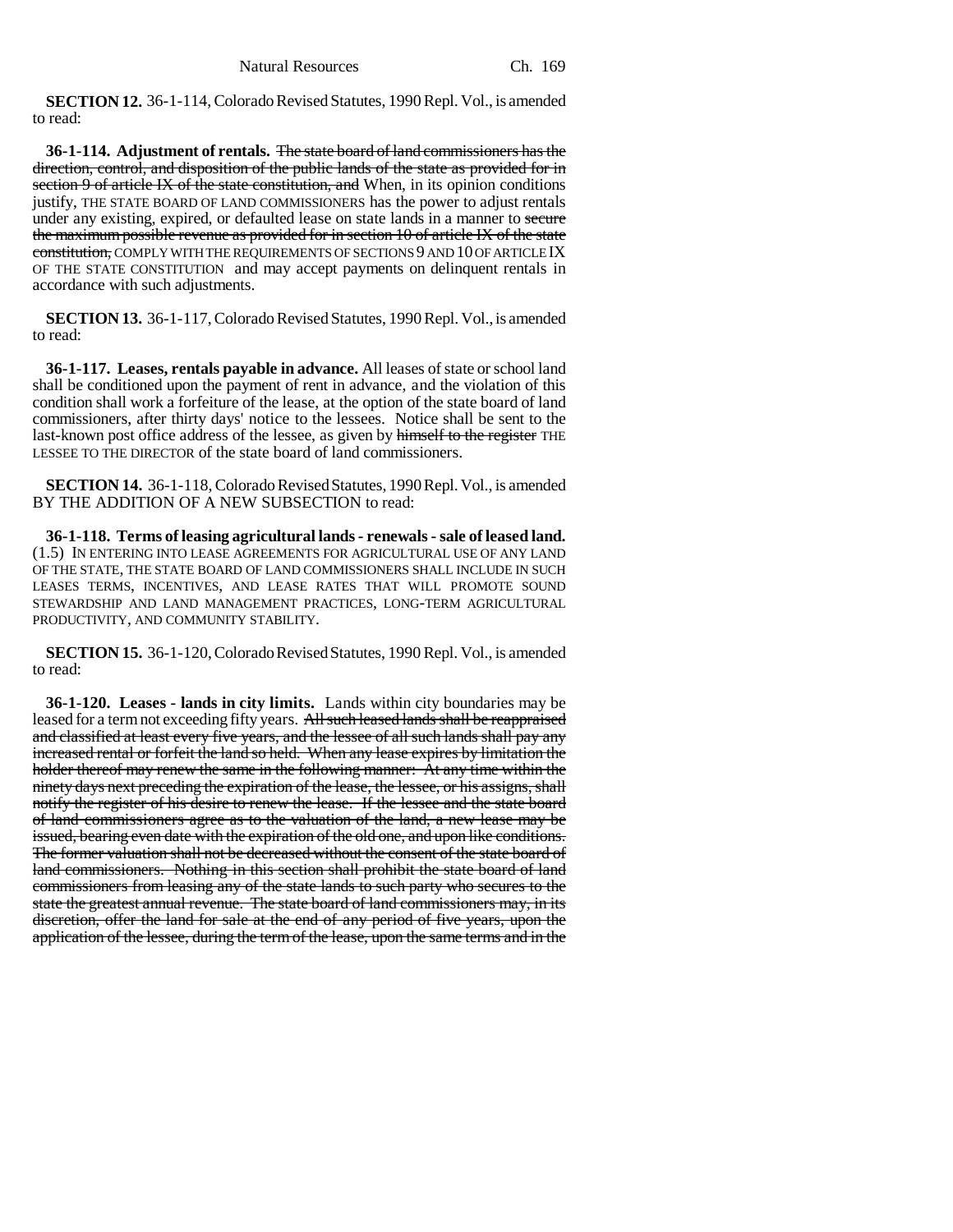same manner as though the lease had not been executed.

**SECTION 16.** 36-1-120.5 (1), Colorado Revised Statutes, 1990 Repl. Vol., is amended to read:

**36-1-120.5. Land subject to development - leases.** (1) The general assembly hereby finds and declares that some of the public lands under the direction, control, and disposition of the state board of land commissioners are within the path of impending development and therefore are of unique economic value to the state for the funding of public schools. The general assembly recognizes that the state board of land commissioners needs flexibility to manage such lands so as to realize the maximum amount of return from such lands COMPLY WITH THE REQUIREMENTS OF SECTIONS 9 AND 10 OF ARTICLE IX OF THE STATE CONSTITUTION, to prevent undue speculation by others on public lands under the control of the state board of land commissioners, and to protect the public's interest in such lands.

**SECTION 17.** 36-1-121 (2), Colorado Revised Statutes, 1990 Repl. Vol., is amended to read:

**36-1-121. Trespass - penalty - bond.** (2) In each case, where a bond has been furnished to the state board of land commissioners, the bondsmen SURETY of the lessee shall be equally liable with himself THE LESSEE, and, in addition to the foregoing penalty, the state shall be allowed to collect as rental for the use of such lands a sum equal to the appraised value thereof for rental purposes, as fixed by the state board of land commissioners. and which value shall not be less than five cents per acre per annum. All suits under the provisions of this article shall be instituted under the direction of the attorney general, in the name of the people of the state of Colorado.

**SECTION 18.** 36-1-122, Colorado Revised Statutes, 1990 Repl. Vol., is amended to read:

**36-1-122. Platting and sale in lots and blocks.** The state board of land commissioners may cause any portion of the state or school lands to be laid out in lots and blocks or other tracts by a recorded plat to be sold from time to time at public auction in such quantities and at such times as shall enable the state to realize the best prices for such lands. AT PUBLIC AUCTION OR EXCHANGED.

**SECTION 19.** 36-1-123, Colorado Revised Statutes, 1990 Repl. Vol., is repealed as follows:

**36-1-123. Purchase of necessary land by U. S.** Any state lands needed by the United States for irrigation works, other than the right-of-way for roads, bridges, canals, ditches, tunnels, pipelines, and telephone and transmission lines, shall be sold to the United States at a price not less than three dollars and fifty cents per acre, and without advertising or offering the same at public auction, and the state board of land commissioners shall direct the governor, secretary of state, and register to execute and sign, as provided in this article, on behalf of the state, a proper deed or other instrument of writing for such lands.

**SECTION 20.** 36-1-124 (1) and (2), Colorado Revised Statutes, 1990 Repl. Vol.,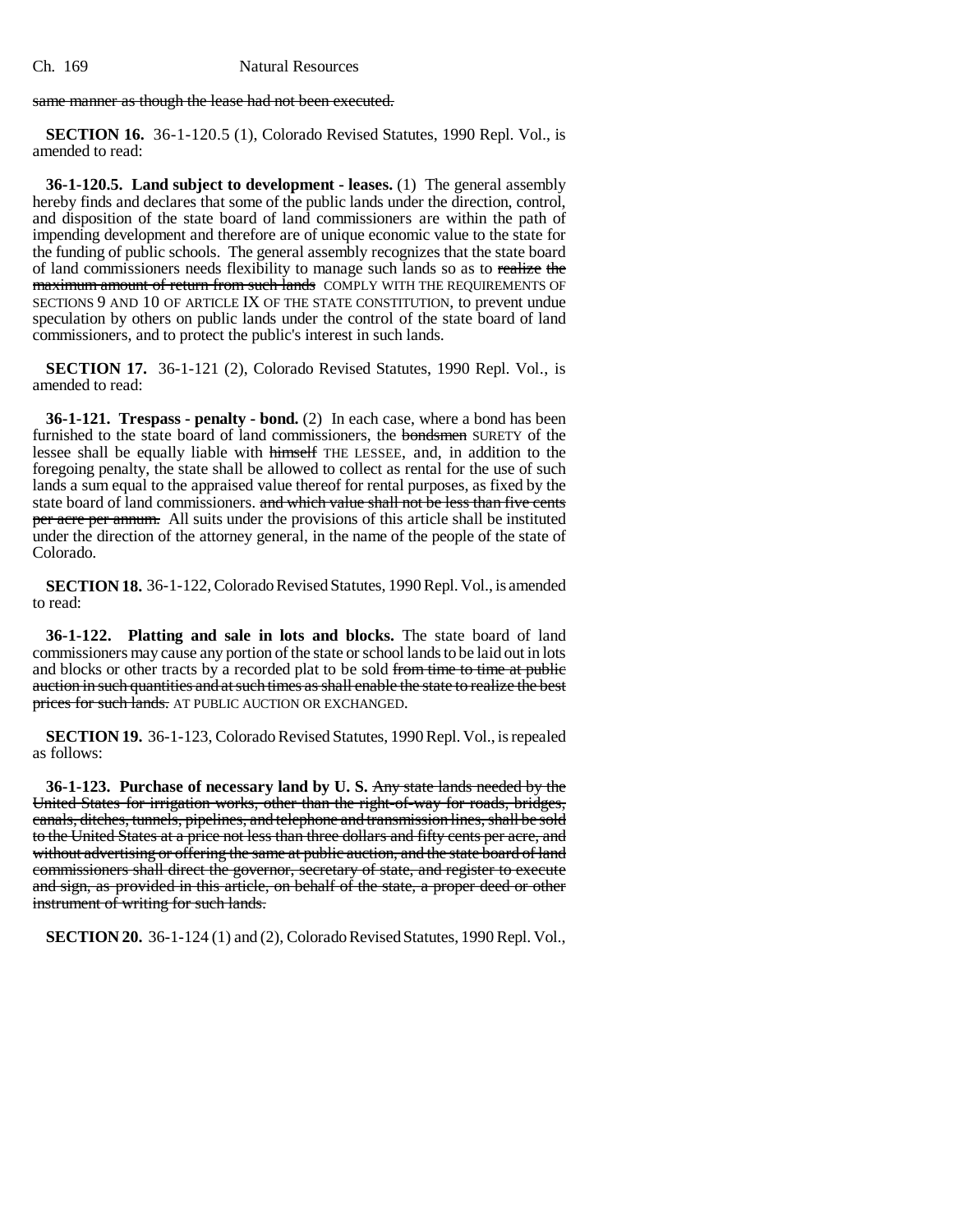are amended, and the said 36-1-124 is further amended BY THE ADDITION OF A NEW SUBSECTION, to read:

**36-1-124. Sale of state lands.** (1) The state board of land commissioners may at any time direct the sale of any state lands, except as provided in this article, in such parcels as they THE BOARD shall deem PROPER. for the best interest of the state and the promotion of the settlement thereof. No lands belonging to the state, within the areas to be irrigated from works constructed or controlled by the United States or its duly authorized agents, shall on or after March 31, 1919, be sold except in conformity with the classification of farm units by the United States. After the withdrawal of lands by the United States for any irrigation project, no application for the purchase of state lands within the limits of such withdrawal shall be accepted, except upon the conditions prescribed in this section. All sales under this article, except those to the United States, shall be advertised in four consecutive issues of some weekly paper of the county in which such land is situated, if there is such paper, and, if not, then in some paper published in an adjoining county and in such other papers as the board may direct.

(2) The advertisement shall state the time, place, and terms of sale and the minimum price fixed by the board for each parcel, lot, block, or tract below which no bid shall be received. In all cases the land shall be offered in parcels, lots, blocks, or tracts consisting of not more than one section of land. Sales of state land shall be made only to citizens of the United States or to those who have declared their intention to become such, or to corporations organized under the statutes of the state or under the statutes of any other state in the United States, or under United States statutes, or to partnerships composed of persons who are either citizens of the United States or have declared their intention to become such; and All patents and certificates of purchase issued before March 31, 1919, to such persons, entities, or partnerships are validated. If any land is sold on which authorized improvements have been made by lessees, the improvements shall be appraised under the direction of the state board OF LAND COMMISSIONERS. When lands on which such improvements have been made are sold, the purchasers, if other than the owner of the improvements, shall pay the appraised value of the improvements to the owner thereof, taking a receipt therefor, and he SUCH PURCHASER shall deposit such receipt with the state board of land commissioners before he SUCH PURCHASER is entitled to a patent or certificate of purchase. All such receipts shall be filed and preserved in the office of the state board of land commissioners.

(4) AFTER ANY LANDS ARE DESIGNATED AS BEING INCLUDED AS PART OF THE LONG-TERM STEWARDSHIP TRUST ESTABLISHED IN SECTION 36-1-107.5, THE STATE BOARD OF LAND COMMISSIONERS SHALL NOT PROCEED WITH THE SALE OR EXCHANGE OF ANY LANDS SO DESIGNATED UNLESS SUCH LANDS ARE FIRST REMOVED FROM THE TRUST PURSUANT TO SECTION 36-1-107.5.

**SECTION 21.** Article 1 of title 36, Colorado Revised Statutes, 1990 Repl. Vol., as amended, is amended BY THE ADDITION OF A NEW SECTION to read:

**36-1-124.5. Nonsimultaneous exchanges of state trust lands - fund.** (1) THE STATE BOARD OF LAND COMMISSIONERS SHALL HAVE THE AUTHORITY TO UNDERTAKE NONSIMULTANEOUS EXCHANGES OF LAND. FOR THE PURPOSES OF SECTION 22-41-101 (2), C.R.S., PROCEEDS OF LAND SOLD OR OTHERWISE DISPOSED AS PART OF A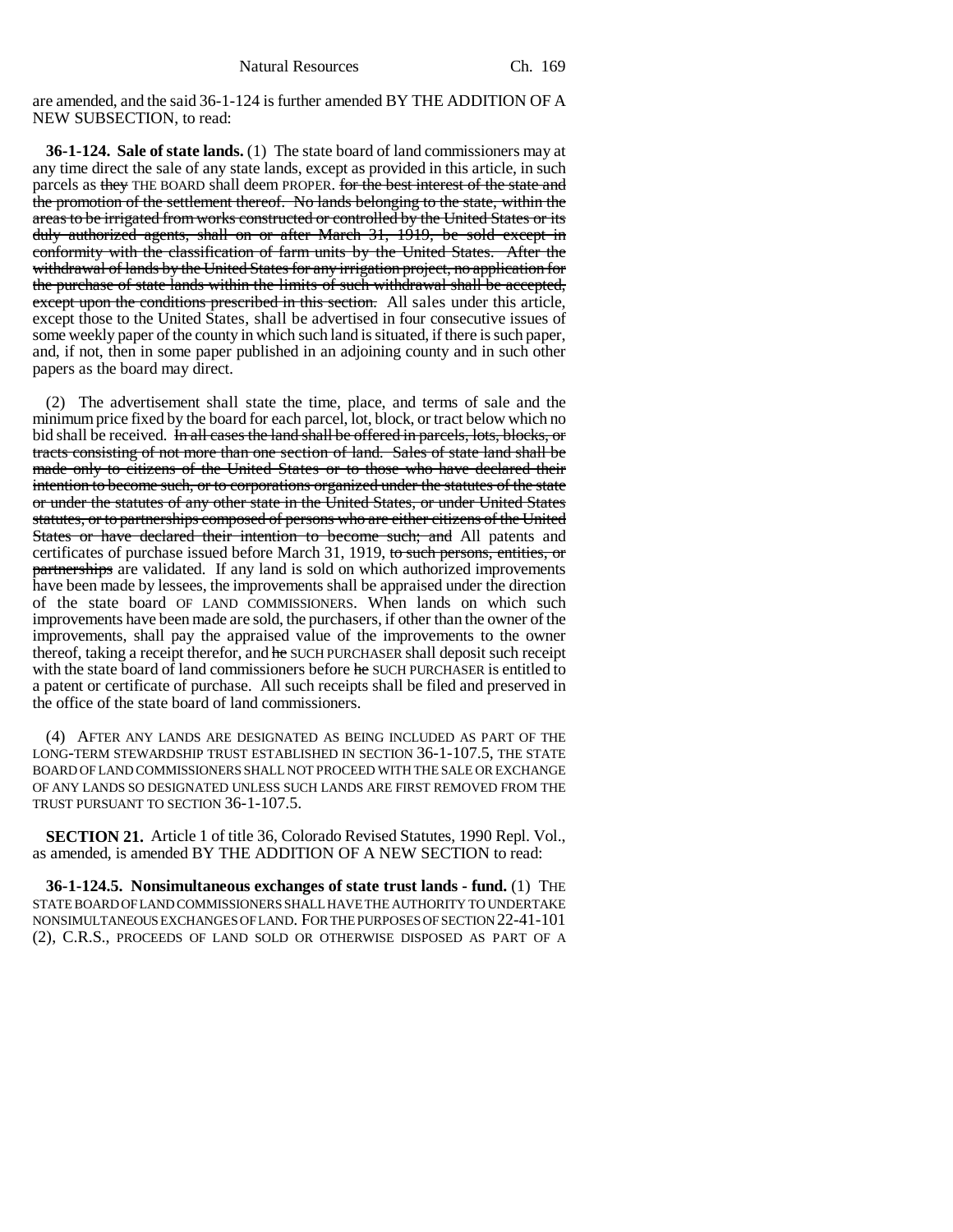NONSIMULTANEOUS TRANSFER PURSUANT TO THIS SECTION ARE NOT PART OF THE DESIGNATED TRUST FUND UNTIL THE NONSIMULTANEOUS TRANSFER IS COMPLETED PURSUANT TO SUBSECTION (4) OF THIS SECTION.

(2) ALL REVENUES DERIVED FROM THE SALE OR OTHER DISPOSITION OF STATE TRUST LAND THAT IS DESIGNATED BY THE STATE BOARD OF LAND COMMISSIONERS AS BEING PART OF A NONSIMULTANEOUS EXCHANGE SHALL BE TRANSMITTED BY THE DIRECTOR OF THE STATE BOARD OF LAND COMMISSIONERS TO THE STATE TREASURER, WHO SHALL CREDIT THE SAME TO A SEPARATE ACCOUNT IN THE NONSIMULTANEOUS STATE TRUST LAND EXCHANGE CASH FUND, WHICH FUND IS HEREBY CREATED. ALL INTEREST DERIVED FROM THE DEPOSIT AND INVESTMENT OF MONEYS IN THE FUND SHALL BE CREDITED TO THE APPROPRIATE ACCOUNT IN THE FUND. MONEYS HELD IN THE FUND SHALL NOT BE USED FOR THE OPERATING EXPENSES OF THE BOARD OR FOR EXPENSES INCIDENT TO THE DISPOSITION OR ACQUISITION OF LANDS. MONEYS IN THE FUND ARE HEREBY CONTINUOUSLY APPROPRIATED TO THE STATE BOARD OF LAND COMMISSIONERS FOR THE PURPOSES OF THIS SECTION.

(3) LAND THAT IS DESIGNATED BY THE STATE BOARD OF LAND COMMISSIONERS TO BE PURCHASED AT THE COMPLETION OR PARTIAL COMPLETION OF A DESIGNATED NONSIMULTANEOUS EXCHANGE SHALL BE PAID FOR BY MONEYS IN THE APPROPRIATE ACCOUNT IN THE FUND.

(4) UPON A DETERMINATION BY THE STATE BOARD OF LAND COMMISSIONERS THAT A NONSIMULTANEOUS EXCHANGE IS COMPLETED, BUT IN ANY EVENT NO LATER THAN TWO YEARS AFTER THE SALE OR OTHER DISPOSITION OF LAND DESIGNATED AS PART OF A NONSIMULTANEOUS EXCHANGE, ANY MONEYS REMAINING IN A DESIGNATED ACCOUNT IN THE FUND SHALL BE CREDITED BY THE STATE TREASURER TO THE TRUST FUND MAINTAINED BY THE STATE TREASURER FOR THE PROCEEDS OF THE TRUST LANDS DISPOSED OF OR SOLD.

**SECTION 22.** 36-1-125, Colorado Revised Statutes, 1990 Repl. Vol., is amended to read:

**36-1-125. Reservations of rights on sale.** (1) All sales of state lands shall be held at the state capitol unless otherwise directed by the state board of land commissioners. The state board of land commissioners may, in its discretion, reserve, in the advertisement of sale of any state or school lands, rights-of-way for irrigation and drainage ditches, canals, reservoirs, and other structures and for any roads or highways, and it shall reserve to the state all rights to all minerals, ores, and metals of any kind and character, and all coal, asphaltum, oil, gas, or other like substances in or under said SUCH land, and all geothermal resources and the right of ingress and egress for the purpose of mining, together with enough of the surface of the same as may be necessary for the proper and convenient working of such minerals and substances.

(2) All patents and certificates of purchase on state or school lands issued before March 31, 1919, and in which a reservation of rights to minerals, ores, and metals of any kind or character whatsoever, or coal, asphaltum, oil, gas, and other like substances, or geothermal resources has been made are validated. The holders of such certificates of purchase or the owners of said lands so patented shall by contract, deed, or other agreement acknowledge or reconvey to the state the minerals and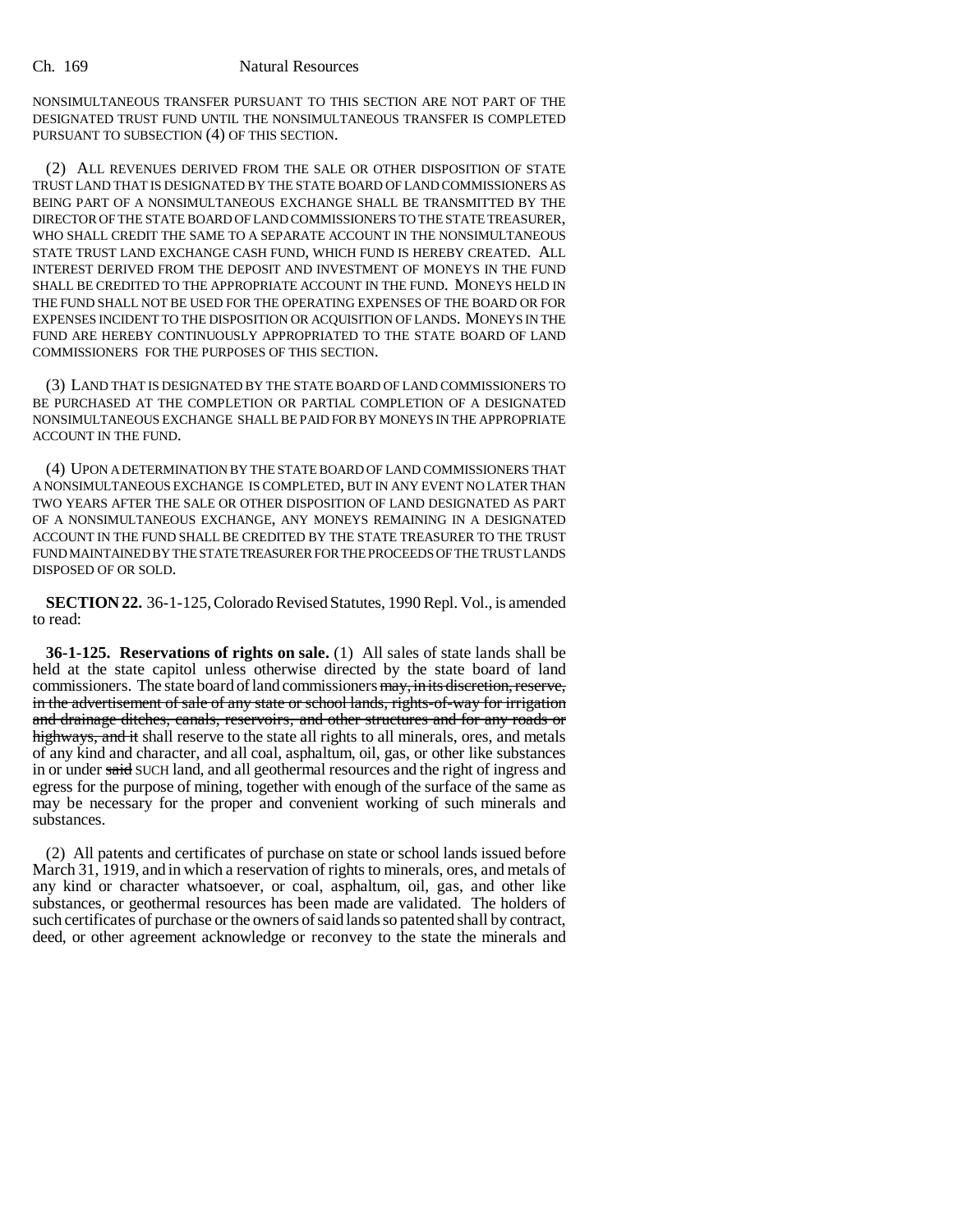substances so reserved, and the state board of land commissioners is authorized to accept on behalf of the state such deeds and conveyances and to make such agreements as may be necessary to carry out the provisions of this article.

 $(2)$  (3) When the conditions prescribed by statute have been complied with, the state board of land commissioners shall make and deliver to the purchaser a certificate of purchase, containing the name of the purchaser, a description of the land purchased, the sum paid, the amount remaining due, and the date on which each of the deferred payments falls due, and the amount thereof. Such certificate shall be signed by the president and countersigned by the register of the board and a record of the same kept by him in a suitable book. When a purchaser of any state land has complied with all the conditions of the sale and paid all purchase money with the lawful interest thereon, he shall receive a patent for the land purchased. The patent shall be signed by the governor, attested by the secretary of state, and countersigned by the register and have the great seal of the state and the seal of the state board of land commissioners thereto attached. When so signed, the patent shall convey title; but All patents and certificates of purchase issued before March 31, 1919, describing the lands with reference to legal subdivisions shown by the United States official survey, or by lots, blocks, or tracts shown on a recorded plat, or by metes and bounds descriptions, are validated.

**SECTION 23.** 36-1-127, Colorado Revised Statutes, 1990 Repl. Vol., is amended to read:

**36-1-127. Forfeiture - new sale.** If any purchaser of state land, after receiving a certificate of purchase, as provided in section 36-1-125, fails to make any one of the payments stipulated therein, and the same remains unpaid for thirty days after the time when it should have been paid, as specified in the certificate, the state board of land commissioners, after issuing notice of forfeiture and allowing thirty days additional to pay the indebtedness as provided in section 36-1-126, may sell the land again. In the case of a sale, all previous payments made on account of such land shall be forfeited to the state. The land shall revert to the state and the title thereof shall be in the state as if no sale had ever been made.

**SECTION 24.** 36-1-128, Colorado Revised Statutes, 1990 Repl. Vol., is amended to read:

**36-1-128. Place of payment - venue.** All moneys due and payable to the state board of land commissioners shall be paid at the office of the state board of land commissioners in the state capitol in the city and county of Denver, Colorado, and all actions for the recovery of same, or for the cancellation of certificates of purchase, or for the cancellation of leases, or for the recovery of the possession of the land, actions of forcible entry and detainer, or ejectment shall be brought in any court of competent jurisdiction in the city and county of Denver in the state of Colorado.

**SECTION 25.** 36-1-130, Colorado Revised Statutes, 1990 Repl. Vol., is repealed as follows:

**36-1-130. Lost certificate of purchase.** When a certificate of purchase is lost or wrongfully withheld by any person from the owner thereof, the state board of land commissioners may receive evidence of such loss or wrongful detention and, upon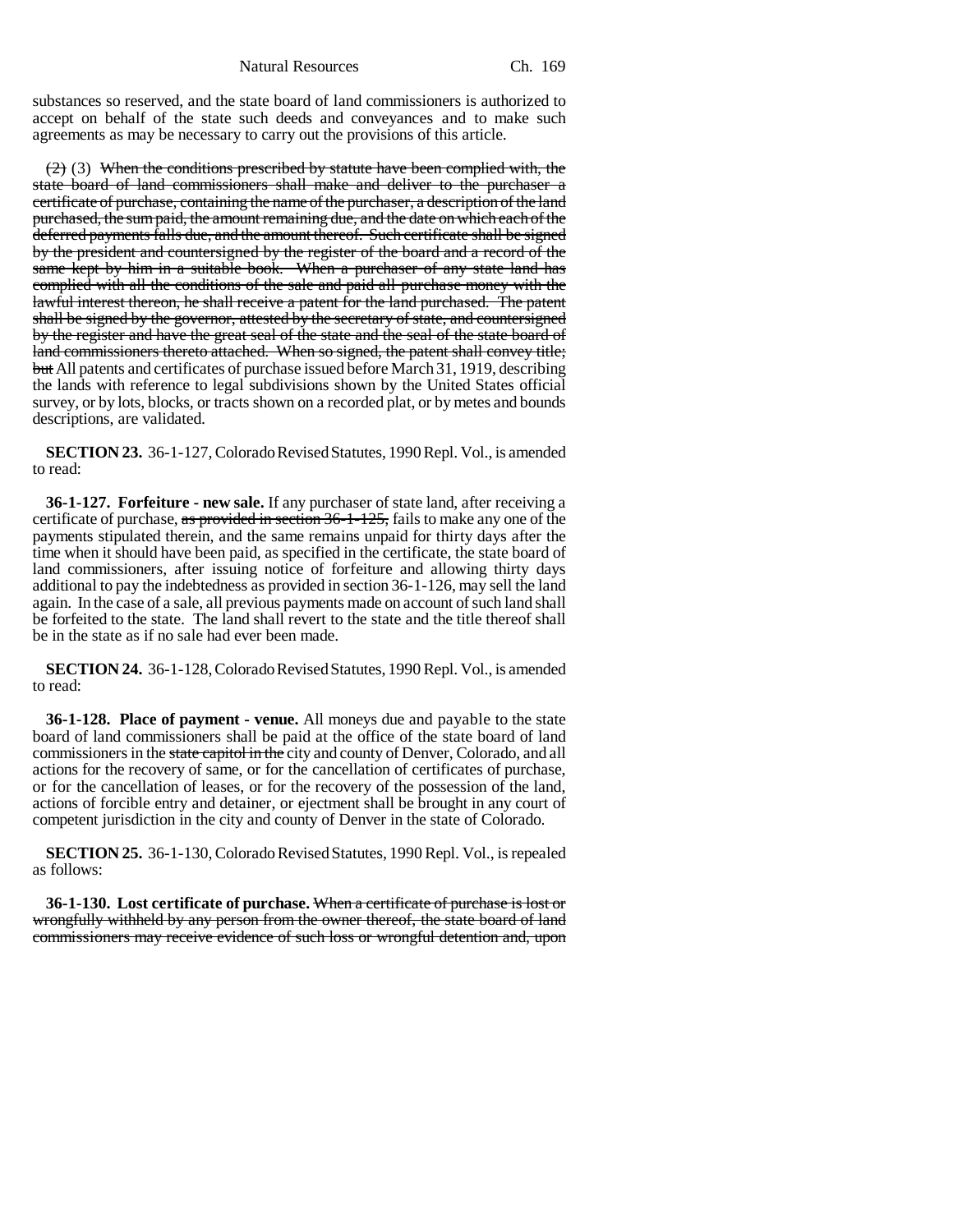satisfactory proof of the fact, may cause a certificate of purchase or patent, as the case may be, to be issued to such person as appears to it to be the proprietor of the land described in the original certificate of purchase.

**SECTION 26.** 36-1-131, Colorado Revised Statutes, 1990 Repl. Vol., is amended to read:

**36-1-131. State land board hearings - rules.** The state board of land commissioners may hear and determine the claims of all persons who claim to be entitled in whole or in part to any lands owned by this state and the decisions of the board shall be held to be final, until set aside by a court of competent jurisdiction. CLAIM A LEGAL INTEREST IN THE LAND OR TRUST ADMINISTERED BY THE STATE BOARD OF LAND COMMISSIONERS AND WHO ARE AGGRIEVED BY AN ACTION OF THE BOARD. THE STATE BOARD OF LAND COMMISSIONERS MAY APPOINT ONE OR MORE OF ITS MEMBERS, THE DIRECTOR, A HEARING OFFICER, OR OTHER APPOINTEE TO RENDER AN INITIAL DECISION ON ANY MATTER BEFORE THE BOARD. SUCH DECISION MAY BE APPEALED TO THE BOARD. ANY HEARING OR APPEAL SHALL BE CONDUCTED IN ACCORDANCE WITH THE PROVISIONS OF ARTICLE 4 OF TITLE 24, C.R.S.

(2) The board also has power to establish such rules and regulations MAY PROMULGATE SUCH RULES as in its opinion may be proper to prevent fraudulent applications, ACCOMPLISH ANY OF ITS DUTIES AND POWERS.

**SECTION 27.** 36-1-132, Colorado Revised Statutes, 1990 Repl. Vol., is amended to read:

**36-1-132. Lands sold subject to taxation.** All lands sold under the provisions of this article or any interest therein shall be subject to taxation, and the register DIRECTOR of the state board of land commissioners shall furnish to the county assessor of each county on May 1 of each year a list of the equities owned or acquired in all lands so sold, to whom sold, the price per acre, and the amount paid. Each county shall pay the expense incurred in compiling such list.

**SECTION 28.** 36-1-133, Colorado Revised Statutes, 1990 Repl. Vol., is amended to read:

**36-1-133. Rebate of taxes on reverted land.** In case any lands sold under the provisions of this article are reverted to the state for any cause whatsoever, the register DIRECTOR of the state board of land commissioners shall at once notify the county treasurer of the county in which the land is situated, and upon receipt of such notice it is the duty of the county treasurer to at once rebate all taxes that have been charged against the lands so reverted.

**SECTION 29.** 36-1-136, Colorado Revised Statutes, 1990 Repl. Vol., is amended to read:

**36-1-136. Rights-of-way granted - reversion.** The state board of land commissioners may grant rights-of-way across or upon any portion of state land for any ditch, reservoir, railroad, communication system, electric power line, pipeline, or other installation necessary for the operation of said services or utilities and may grant rights-of-way on any tracts of state land to any PERSON, public agency or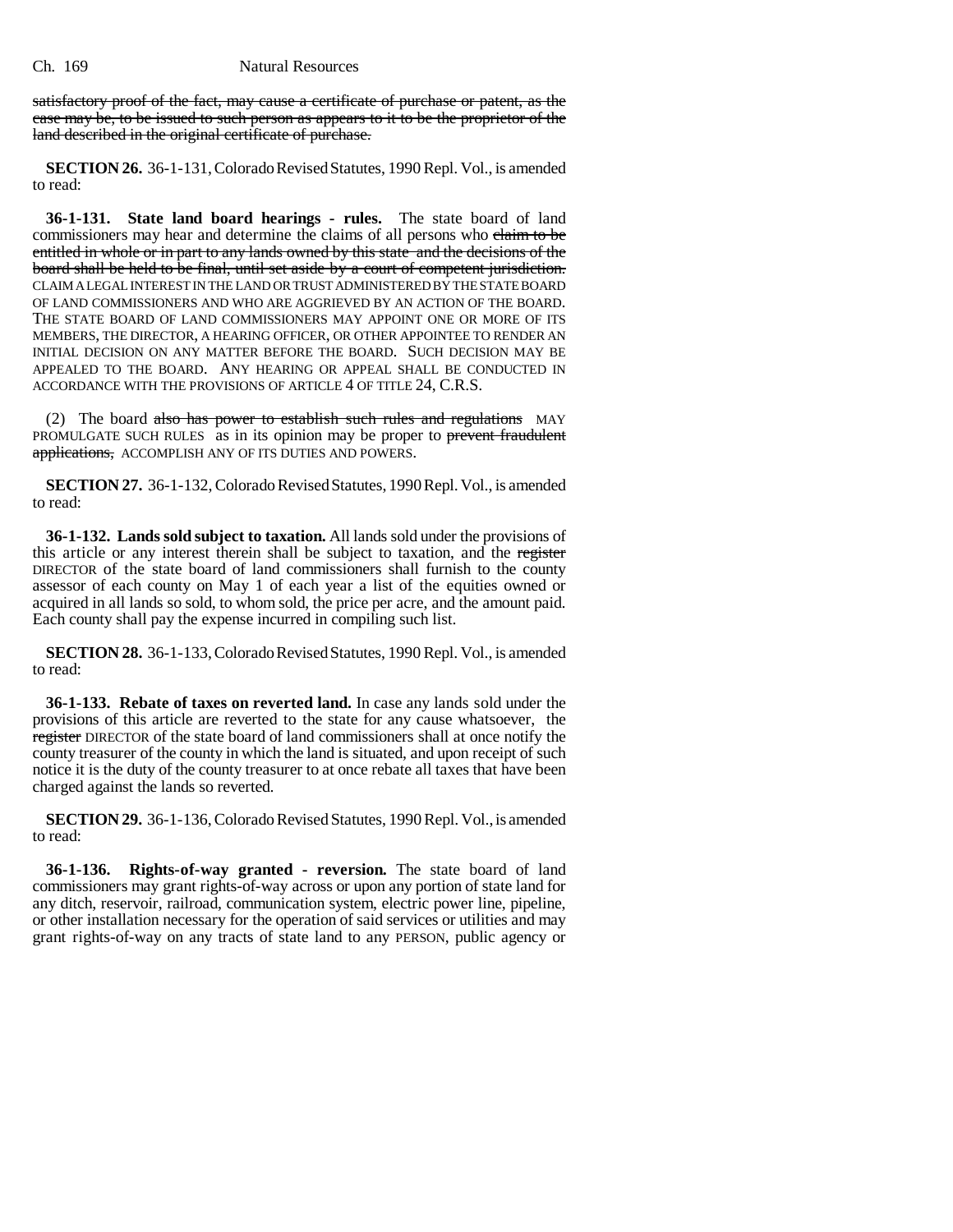Natural Resources Ch. 169

instrumentality of the United States, or to this state, or to any of the institutions, agencies, counties, municipalities, districts, or other political subdivisions of this state for the purpose of building schoolhouses or public roads or highways or for any public LAWFUL use or purpose. Any right-of-way so granted shall be on such terms as the board shall determine and shall be subject to the filing fee specified in section 36-1-112 (1) (q). Said board may execute and sign, as provided by this article, on behalf of this state, an instrument in writing for such right-of-way or grant. This section shall not be construed to grant authority to said board to convey title to any such land by a grant of right-of-way. Whenever rights-of-way granted for any purposes mentioned in this section cease to be used for such purposes, the rights-of-way shall terminate, and all rights shall revert to this state or its successors in interest.

**SECTION 30.** 36-1-137 (1) and (2), Colorado Revised Statutes, 1990 Repl. Vol., are repealed as follows:

**36-1-137. Sale of lands to procure irrigation.** (1) For the purpose of furnishing irrigation for state lands, the state board of land commissioners is authorized, when, in its judgment, the interest of the state may be subserved thereby, to sell at public sale, at such place as the board may fix, at not less than the appraised value thereof, which in no case shall be less than the minimum price of three dollars and fifty cents per acre, any tract of arid land belonging to the state. Not more than one-half section of land shall be sold, and in alternate quarter sections, to any responsible person, on condition that the person construct an irrigation ditch in such locality, and of sufficient capacity to furnish water for the entire tract, and so located that the tract may be irrigated therefrom.

(2) Before any of the state lands shall be offered for sale, the party desiring to purchase the lands and construct a ditch shall enter into a contract with the board guaranteeing to bid at least the minimum price per acre, and to complete such ditch within given time, fixed by the board in the contract. The contract shall further provide that the party constructing such ditch shall furnish water for the remaining one-half section of the state lands at such reasonable rates as the board and the parties holding such ditch or canal may agree upon. Such contract shall be drawn by the attorney general, and signed by the president and register of the board, and by the party desiring to construct such ditch.

**SECTION 31.** 36-1-138, Colorado Revised Statutes, 1990 Repl. Vol., is amended to read:

**36-1-138. Mineral section - personnel - duties.** (1) (a) The state board of land commissioners is authorized to establish, under the jurisdiction of the register DIRECTOR of the state board of land commissioners, a mineral section and appoint a superintendent of the same who shall have been a resident of the state for more than ten years last past, who shall be a mining man of known ability for at least ten years MINERALS DIRECTOR WITH EXPERIENCE IN MINERAL RESOURCES PRODUCTION, MANAGEMENT, DEVELOPMENT, OR RECLAMATION. and who shall be thoroughly familiar with mining and the underground workings of mines. It is the duty of the superintendent MINERALS DIRECTOR OR SUCH DIRECTOR'S DESIGNEE OR CONTRACTOR to inspect in person all mines and other works operated under leases from the state for the production of precious metals, coal, iron, oil, or other mineral products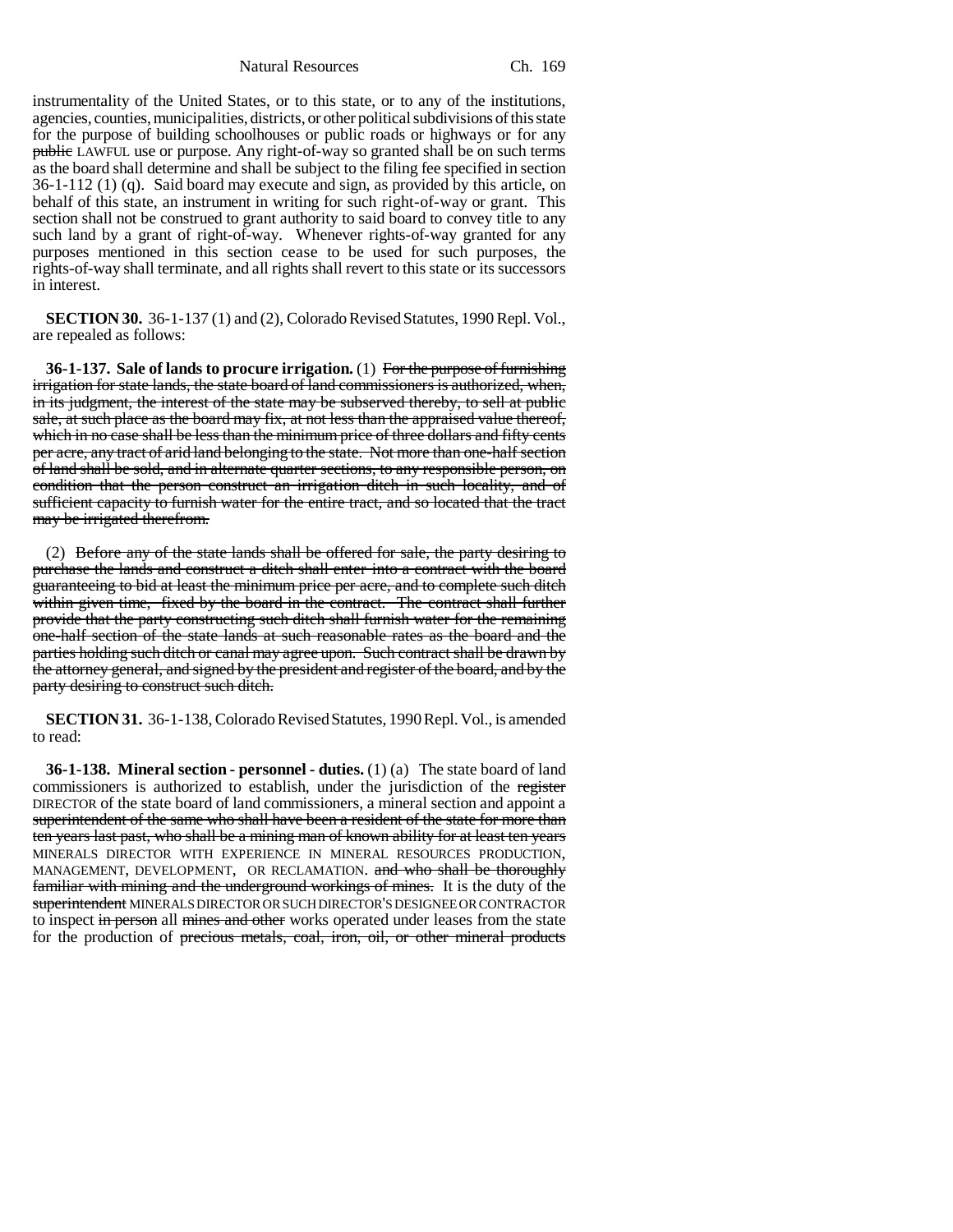MINERAL RESOURCES upon which rentals are due to the state upon a basis of a royalty upon the production therefrom, as often from time to time as he THE MINERALS DIRECTOR shall deem it necessary for the purpose of estimating and checking royalties therefrom, and keep such maps OR OTHER INFORMATION of the workings of all mines SUCH OPERATIONS as will give the land department MINERALS SECTION full information concerning the same.

(b) IN THE EVENT THE MINERALS DIRECTOR UTILIZES A CONTRACTOR TO CONDUCT SUCH INVESTIGATION, THE COMPENSATION TO SUCH CONTRACTOR SHALL NOT BE BASED ON THE NUMBER OR AMOUNT OF AUDIT FINDINGS REFERRED TO THE DIRECTOR FOR ACTION.

(2) Lessees of all mineral RESOURCES lands including coal lands, shall be required to furnish the mineral superintendent of this section MINERALS DIRECTOR with copies or blueprints of all maps of underground surveys of leased land, made or authorized by such lessee, including engineer's field notes, certified to by the engineer who made the survey. He THE MINERALS DIRECTOR OR SUCH DIRECTOR'S DESIGNEE OR CONTRACTOR shall supervise all mining REVIEW ACTIVITIES RELATED TO MINERAL RESOURCES LEASES. and require the same to be done in accordance with the best methods of mining. He THE MINERALS DIRECTOR shall also check the royalties reported as due under such lease for the preceding month and compare the same with the surveys and other inspections made by him THE MINERALS DIRECTOR and shall report on or before the twentieth day of such month the result of such examination and checking to the DIRECTOR OF THE state board of land commissioners. Every mine AND OIL AND GAS OPERATION and other works upon the public domain of the state LANDS MANAGED BY THE STATE BOARD OF LAND COMMISSIONERS held under lease therefrom by any person, association, partnership, or corporation shall be at all times subject to the inspection of the superintendent MINERALS DIRECTOR OR SUCH DIRECTOR'S DESIGNEE OR CONTRACTOR. He THE MINERALS DIRECTOR OR THE DIRECTOR'S DESIGNEE OR CONTRACTOR shall inspect and examine all lands held under lease from the state, providing for the payment of royalties from the production therefrom, and report to the DIRECTOR OF THE state board of land commissioners the condition of said lands and the amount of work and development done thereon by such lessees and make such recommendations relative thereto as he THE MINERALS DIRECTOR may deem advisable. A further sum of one thousand dollars annually shall be allowed the superintendent for expenses and employment of an assistant when needed for surveys, to be paid only upon voucher approved by the board and countersigned by the register. Before entering upon his duties as superintendent, the appointee of the state board of land commissioners shall give bond to the state in the penal sum of ten thousand dollars, conditioned upon the faithful discharge of his duties THE MINERALS DIRECTOR OR SUCH DIRECTOR'S DESIGNEE OR CONTRACTOR SHALL UPON TEN DAYS NOTICE HAVE ACCESS DURING NORMAL BUSINESS HOURS TO RECORDS AND BOOKS NECESSARY TO DETERMINE THE ROYALTY DUE FROM THE PRODUCTION AND DISPOSITION OF ALL SUBSTANCES PRODUCED FROM STATE TRUST LANDS, WHICH RECORD OR BOOK IS IN THE POSSESSION OR UNDER THE CONTROL OF THE LESSEE OR THE LESSEE'S ASSIGN. IF AFTER REASONABLE EFFORT THE MINERALS DIRECTOR OR SUCH DIRECTOR'S DESIGNEE OR CONTRACTOR IS UNABLE TO OBTAIN SUFFICIENT INFORMATION FROM THE LESSEE OR ASSIGN TO DETERMINE THE ROYALTY DUE, THE DIRECTOR OR DESIGNEE OR CONTRACTOR MAY PETITION THE STATE BOARD OF LAND COMMISSIONERS FOR AN ORDER, WHICH UPON NOTICE AND HEARING, SHALL GRANT ACCESS TO INFORMATION, RECORDS, AND BOOKS PERTAINING TO ROYALTIES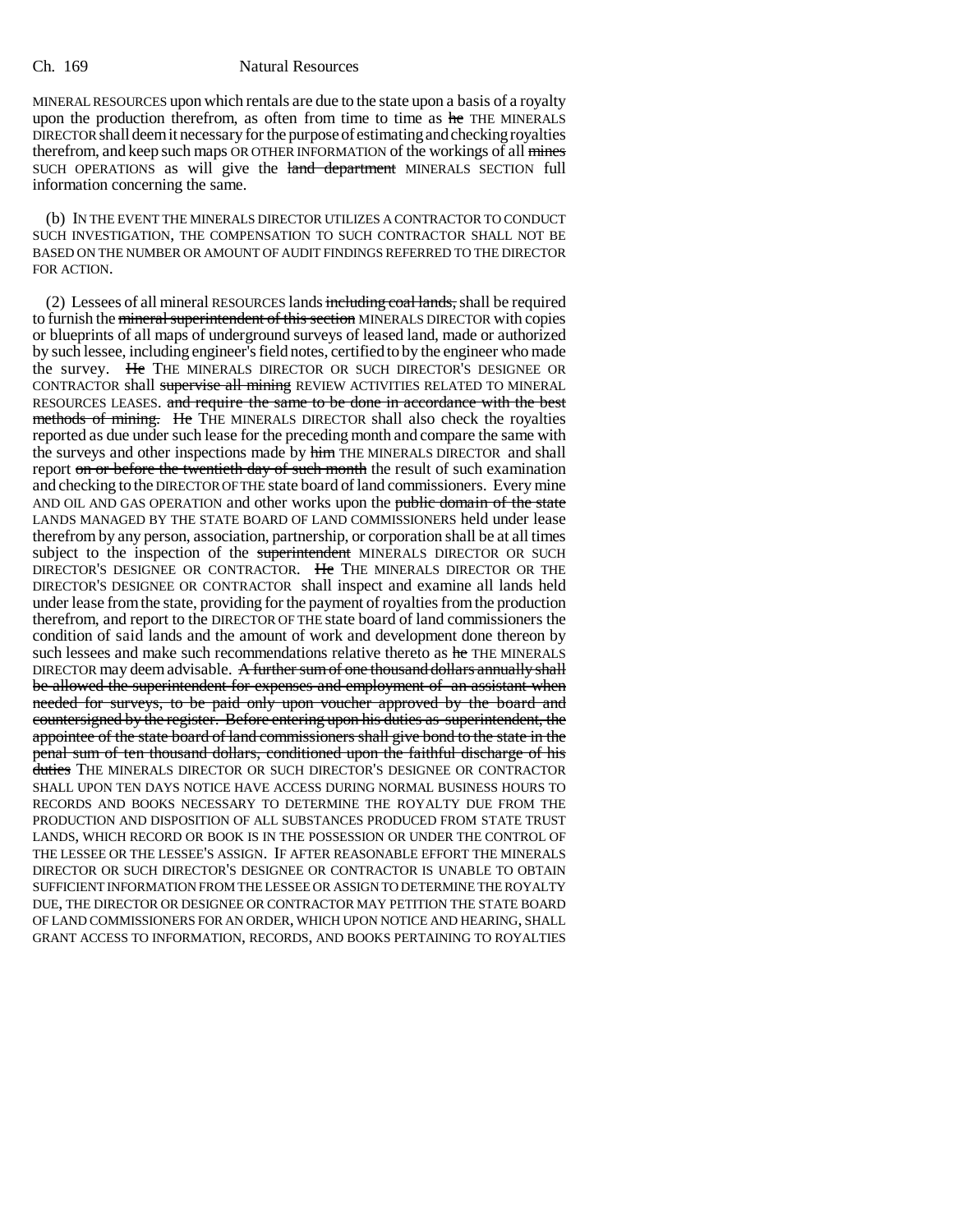Natural Resources Ch. 169

THAT ARE IN THE POSSESSION OR UNDER THE CONTROL OF ANY ENTITY THAT PURCHASES, DISTRIBUTES, PROCESSES, OR TRANSPORTS THE SUBSTANCE PRODUCED FROM THE STATE TRUST LAND. EXCEPT AS IS NECESSARY TO DETERMINE AND REPORT TO THE BOARD ROYALTIES DUE TO THE BOARD, ALL INFORMATION ACQUIRED BY THE DIRECTOR OR DIRECTOR'S DESIGNEE OR CONTRACTOR UNDER THIS SUBSECTION (2) SHALL BE PROTECTED AS CONFIDENTIAL INFORMATION AND SHALL NOT BE A MATTER OF PUBLIC RECORD IN THE ABSENCE OF A WRITTEN RELEASE FROM THE ENTITY FROM WHICH THE INFORMATION WAS OBTAINED OR UNTIL OTHERWISE ORDERED BY A COURT.

**SECTION 32.** 36-1-139, Colorado Revised Statutes, 1990 Repl. Vol., is repealed as follows:

**36-1-139. Royalties on coal - ton defined.** (1) Any person, association, copartnership, or corporation leasing and operating coal lands under the provisions of this article shall pay to the deputy register of the state board of land commissioners a minimum price of not less than fifteen cents for every ton of coal mined from said lands; except that the lands of the Fort Lewis school, in La Plata county, may be leased at a royalty of not less than ten cents per ton, to be paid monthly, on or before the twenty-fifth day of each month, for the coal mined during the preceding calendar month and except that any person, association, copartnership, or corporation mining coal for the purpose of and to be used in the production of chemicals and synthetic fuels and for the development of power at such plant of operation shall pay to the deputy register of the state board of land commissioners a minimum price of not less than five cents for every ton of coal mined from said lands, if not less than two hundred fifty thousand tons per annum are mined by such person, association, copartnership, or corporation. Any amount less than two hundred fifty thousand tons shall be subject to the fifteen-cent royalty. Every lessee of any such coal lands shall pay royalty based upon the maximum extraction possible by means of modern mining methods and with consideration of the local conditions of the coal seam or seams being operated. All coal produced from lands leased for the operation of plants to produce chemicals and synthetic fuels and for the development of power shall be used in such plants exclusively and shall not be sold on the open market.

(2) Should the person, association, copartnership, or corporation leasing coal lands fail to mine during any one year the minimum amount that may be provided for in the terms of the lease, then the amount as paid shall be applied as an advance payment of royalty upon coal actually mined in any subsequent year in excess of the minimum provided for in said lease.

(3) The term "ton" as used in this section means twenty-seven cubic feet of coal, measured in solid, and shall be ascertained by the measurements of the space from which the coal is mined, deducting therefrom all space occupied by slate or other impurities. Such measurements shall be made by the mineral section, according to the provisions of this article. When possible and when the state board of land commissioners shall so order, the coal tonnage may be determined by the coal miners' payroll check number or railroad shipment, and such miners' check number and coal tonnage, determined by weight at the mine tipple, shall be clearly enumerated in the required monthly sworn royalty statements.

**SECTION 33.** 36-1-141, Colorado Revised Statutes, 1990 Repl. Vol., is amended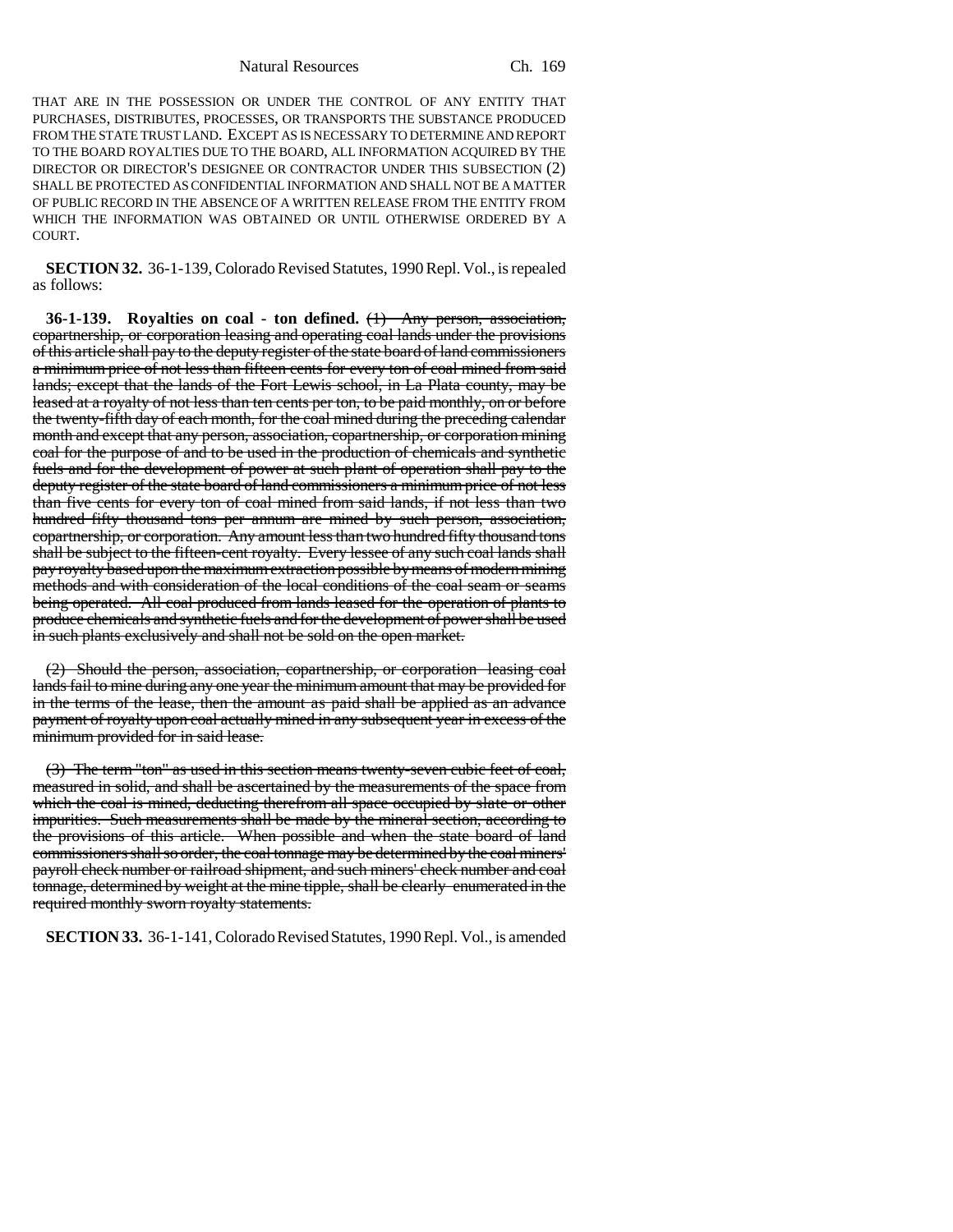to read:

**36-1-141. Exchange of lands with government.** The state board of land commissioners is authorized to exchange any lands, the income from which is devoted to the public schools of the state, the state universities, the state agricultural college, penitentiary, internal improvements, or saline or any other lands which may be under the control of the state board of land commissioners and which may have been granted to the state by the congress of the United States, for such unappropriated federal lands in the state as the state board of land commissioners may select. The register DIRECTOR of said board is empowered to sign all papers necessary to such transfer, under the direction of the board.

**SECTION 34.** 36-1-145, Colorado Revised Statutes, 1990 Repl. Vol., as amended, is amended to read:

**36-1-145. Land commissioners' receipts - appropriation.** (1) All moneys collected by the state board of land commissioners shall be deposited with the state treasurer. Moneys received by the state board of land commissioners for fees and services shall be credited by the state treasurer to the land and water management fund created in section 36-1-148. All other moneys deposited by the state board of land commissioners shall be credited by the state treasurer to the proper funds as provided by law.

 $(2)$  (a)  $(H)$  Effective July 1, 1995, no more than one hundred and six percent of the "base amount" shall be allocated to The state land board TRUST administration fund IS HEREBY CREATED IN THE STATE TREASURY for the purposes specified in paragraph (b) of this subsection  $(2)$ . which fund is hereby created. For fiscal years beginning after July 1, 1995, no more than one hundred and six percent of the immediately preceding year's base amount shall be allocated to the fund.

(II) For purposes of this paragraph (a), "base amount" means the amount which was appropriated to the state land board administration fund and the land and water management fund during the 1994-95 fiscal year.

(b) The general assembly shall annually appropriate moneys from the state land board TRUST administration fund sufficient to pay for the salaries of commissioners and employees of the state board of land commissioners AND EXPENSES AND PER DIEM ALLOWANCES OF COMMISSIONERS and all other expenses incurred in administering the provisions of articles 1 to 8 of this title and sections 9 and 10 of article IX of the Colorado constitution. Each land grant administered by the state board of land commissioners shall be charged with the expense of its administration.

(c) For the fiscal year 1988-89 and each fiscal year thereafter, any amount of moneys up to three hundred thousand dollars in the state land board trust administration fund shall be held as an emergency reserve fund. Any moneys in excess of three hundred thousand dollars remaining in the state land board trust administration fund at the end of the state fiscal year shall be allocated to the trust funds under the control of the state board of land commissioners in an amount equal to the proportion of such moneys that would have been paid into such trust funds but for their allocation to the state land board trust administration fund.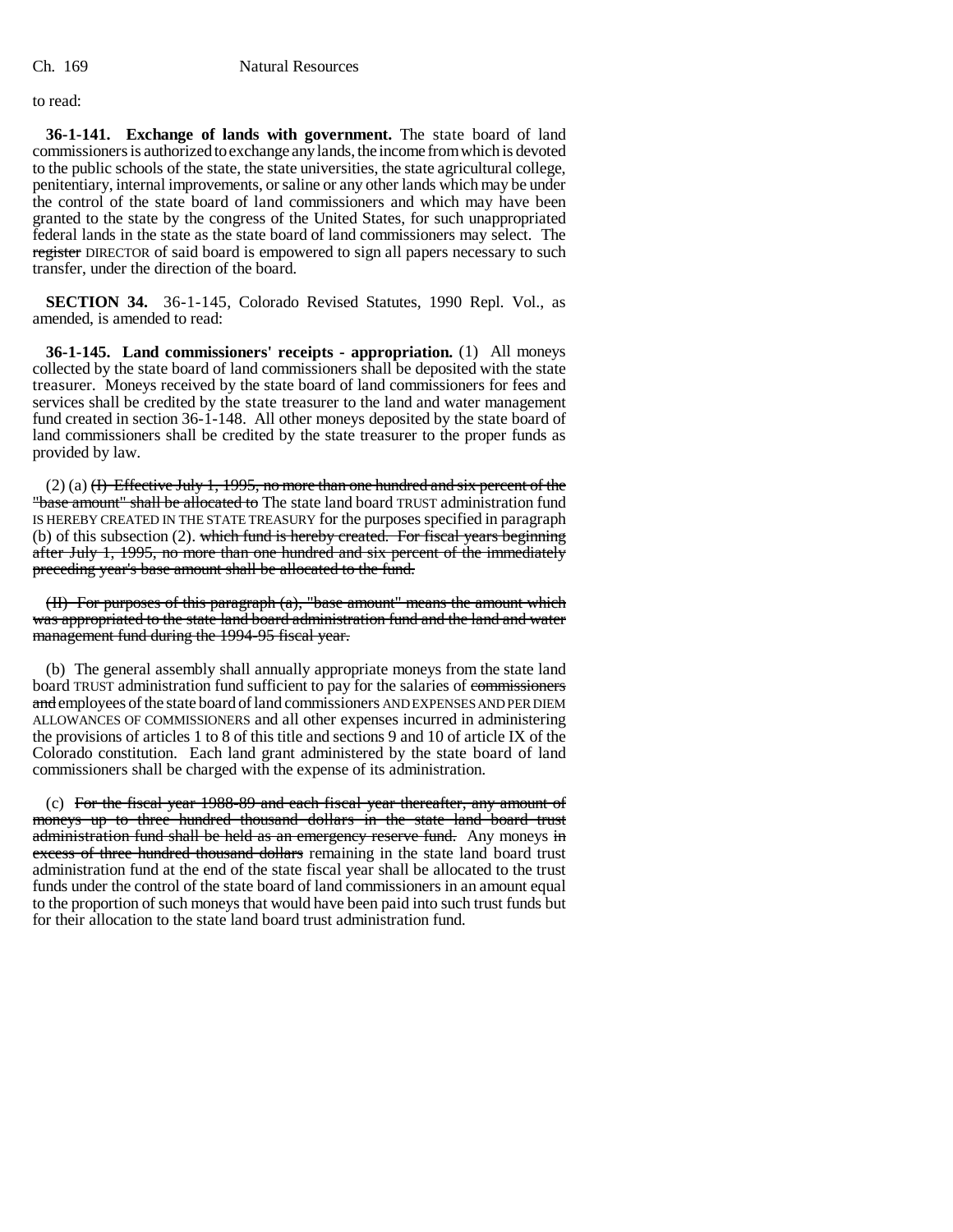# (d) This subsection  $(2)$  is repealed, effective June 30, 2000.

(3) THE GENERAL ASSEMBLY SHALL ALLOCATE MONEYS TO THE STATE LAND BOARD TRUST ADMINISTRATION FUND FROM THE INCOME GENERATED BY THE STATE TRUST LANDS. THE ALLOCATIONS TO THE FUND AND THE APPROPRIATIONS TO THE STATE BOARD OF LAND COMMISSIONERS SHALL BE SUFFICIENT TO ENABLE THE STATE BOARD OF LAND COMMISSIONERS TO PERFORM ITS DUTIES.

**SECTION 35.** 36-1-146, Colorado Revised Statutes, 1990 Repl. Vol., is repealed as follows:

**36-1-146. Acquisition of right-of-way.** (1) At the direction of the governor, the state board of land commissioners is authorized to acquire a right-of-way for the purpose of obtaining access to public lands located in section 16, township 6 south, range 69 west of the sixth principal meridian, Jefferson county, Colorado, by donation, purchase, or by the exercise of the power of eminent domain through condemnation proceedings in accordance with law.

(2) There is appropriated out of the land commissioners' expense fund as set forth in section 36-1-145 the sum of fifteen thousand dollars, or so much thereof as is necessary, to be used by said board for the acquisition of such right-of-way and for all necessary and actual expenses in connection therewith. This appropriation shall be made available on or after March 28, 1963, and shall remain available until the acquisition of the right-of-way authorized by this section.

**SECTION 36.** 36-1-148 (1), Colorado Revised Statutes, 1990 Repl. Vol., is amended to read:

**36-1-148. Land and water management fund.** (1) There is hereby created the state board of land commissioners land and water management fund. Such fund is to be generated from fees collected under the provisions of section 36-1-112. The fund is to be under the control of and to be administered by the state board of land commissioners. The fund is to be used only for the management and the improvement of state-owned lands and waters under the control of the state board of land commissioners. Each such improvement or management program is to be for the purpose of securing the optimum possible revenue from such land or water as provided in section 10 of article IX of the state constitution COMPLYING WITH THE PROVISIONS OF SECTIONS 9 AND 10 OF ARTICLE IX OF THE STATE CONSTITUTION; except that, for each such improvement made to state-owned lands utilized for agricultural purposes, the lessee shall contribute no less than twenty percent of the cost of such improvement, by written agreement with the state board of land commissioners.

**SECTION 37.** Article 1 of title 36, Colorado Revised Statutes, 1990 Repl. Vol., as amended, is amended BY THE ADDITION OF THE FOLLOWING NEW SECTIONS to read:

**36-1-150. Conservation easements.** THE STATE BOARD OF LAND COMMISSIONERS MAY SELL OR LEASE CONSERVATION EASEMENTS, LICENSES, OR OTHER SIMILAR INTERESTS IN LAND IN ACCORDANCE WITH THE PROVISIONS OF SECTIONS 9 AND 10 OF ARTICLE IX OF THE STATE CONSTITUTION.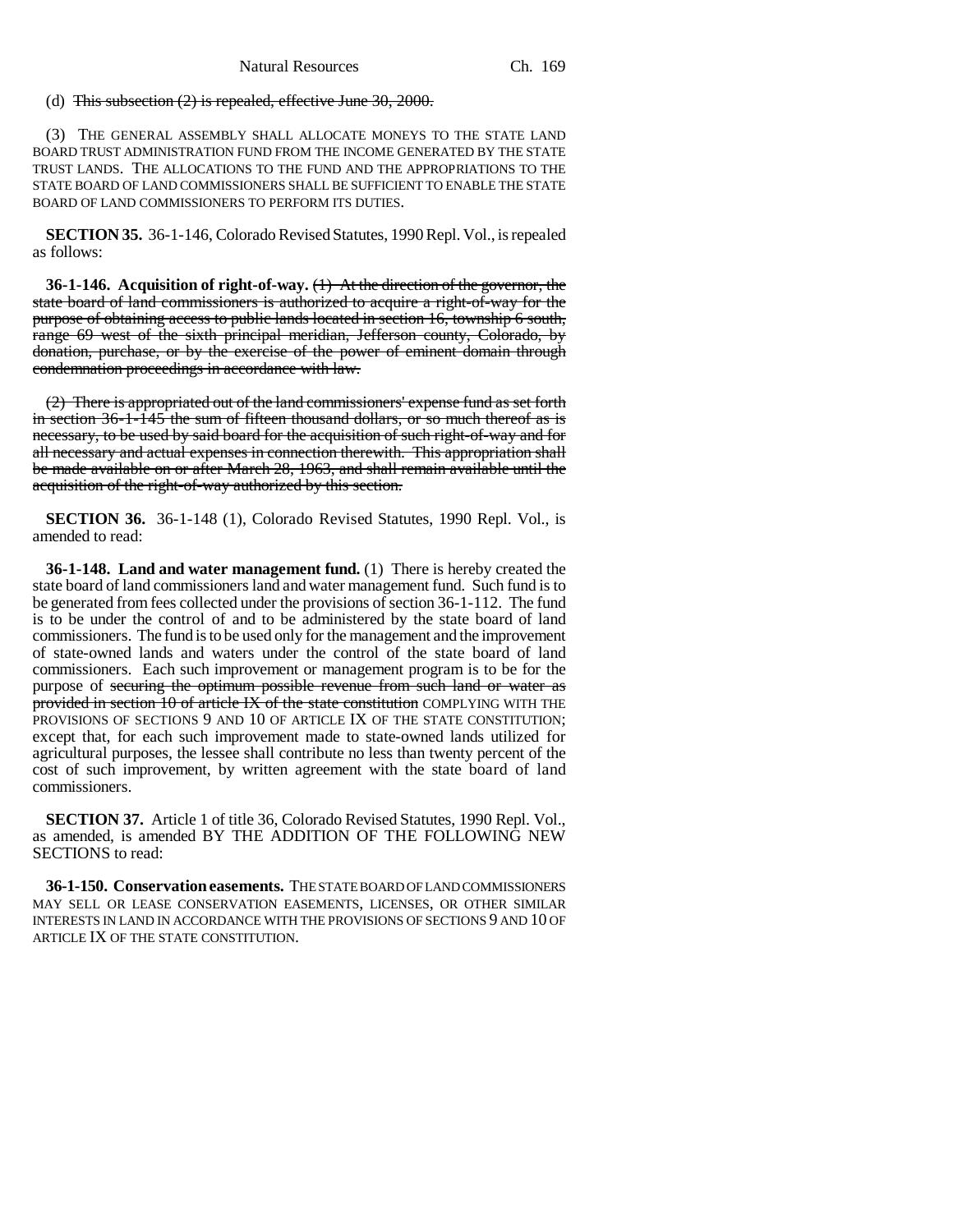**36-1-151. Public schools - access to state lands.** THE STATE BOARD OF LAND COMMISSIONERS SHALL ALLOW ACCESS TO STATE TRUST LANDS BY PUBLIC SCHOOLS WITHOUT CHARGE FOR OUTDOOR EDUCATIONAL PURPOSES SO LONG AS SUCH ACCESS DOES NOT CONFLICT WITH USES PREVIOUSLY APPROVED BY THE BOARD ON SUCH LANDS.

**36-1-152. Public school districts - lease, purchase, or other use of state lands.** THE STATE BOARD OF LAND COMMISSIONERS SHALL PROVIDE OPPORTUNITIES FOR PUBLIC SCHOOL DISTRICTS WITHIN WHICH SCHOOL TRUST LANDS ARE LOCATED TO LEASE, PURCHASE, OR OTHERWISE USE SUCH LANDS OR PORTIONS THEREOF AS ARE NECESSARY FOR SCHOOL BUILDING SITES, AT AN AMOUNT TO BE DETERMINED BY THE BOARD, WHICH SHALL NOT EXCEED THE APPRAISED FAIR MARKET VALUE, WHICH AMOUNT MAY BE PAID OVER TIME.

**SECTION 38.** 22-41-101, Colorado Revised Statutes, 1995 Repl. Vol., as amended, is amended BY THE ADDITION OF A NEW SUBSECTION to read:

**22-41-101. Composition of fund.** (3) NOTWITHSTANDING THE PROVISIONS OF SUBSECTION (2) OF THIS SECTION, THE PROCEEDS FROM THE SALE OR OTHER DISPOSITION OF STATE LAND PURSUANT TO A NONSIMULTANEOUS EXCHANGE PURSUANT TO SECTION 36-1-124.5, C.R.S., SHALL NOT BE DEEMED A PART OF THE DESIGNATED TRUST FUND EXCEPT AS PROVIDED IN SECTION 36-1-124.5 (4), C.R.S.

**SECTION 39.** The introductory portion to 22-41-104 (1), Colorado Revised Statutes, 1995 Repl. Vol., is amended, and the said 22-41-104 (1) is further amended BY THE ADDITION OF A NEW PARAGRAPH, to read:

**22-41-104. Lawful investments.** (1) The state treasurer in his THE TREASURER'S discretion may invest and reinvest moneys accrued or accruing to the public school fund in any of the following forms of investment:

(c.3) BONDS ISSUED BY SCHOOL DISTRICTS;

**SECTION 40.** 22-41-104.5 (1), Colorado Revised Statutes, 1995 Repl. Vol., is amended BY THE ADDITION OF A NEW PARAGRAPH to read:

**22-41-104.5. Other financial transactions.** (1) The state treasurer may engage in financial transactions whereby:

(b.5) LOANS ARE MADE TO SCHOOL DISTRICTS UNDER THE PROVISIONS OF SECTION 3 OF ARTICLE IX OF THE STATE CONSTITUTION;

**SECTION 41.** 22-41-109, Colorado Revised Statutes, 1995 Repl. Vol., is RECREATED AND REENACTED, WITH AMENDMENTS, to read:

**22-41-109. Bond guarantee loans.** (1) THE GENERAL ASSEMBLY HEREBY FINDS THAT SCHOOL DISTRICTS OF THIS STATE ARE EXPERIENCING GREAT NEED FOR IMPROVED SCHOOL FACILITIES; THAT, ALTHOUGH THE ISSUANCE OF SCHOOL BONDS CAN PAVE THE WAY FOR IMPROVED FACILITIES, SUCH BONDS MUST BE MARKETABLE AND THEIR INTEREST RATE MUST BE COMPETITIVE IN ORDER TO BENEFIT THE DISTRICT; THAT, IF THE RISK ASSUMED BY SCHOOL BOND PURCHASERS WAS DIMINISHED,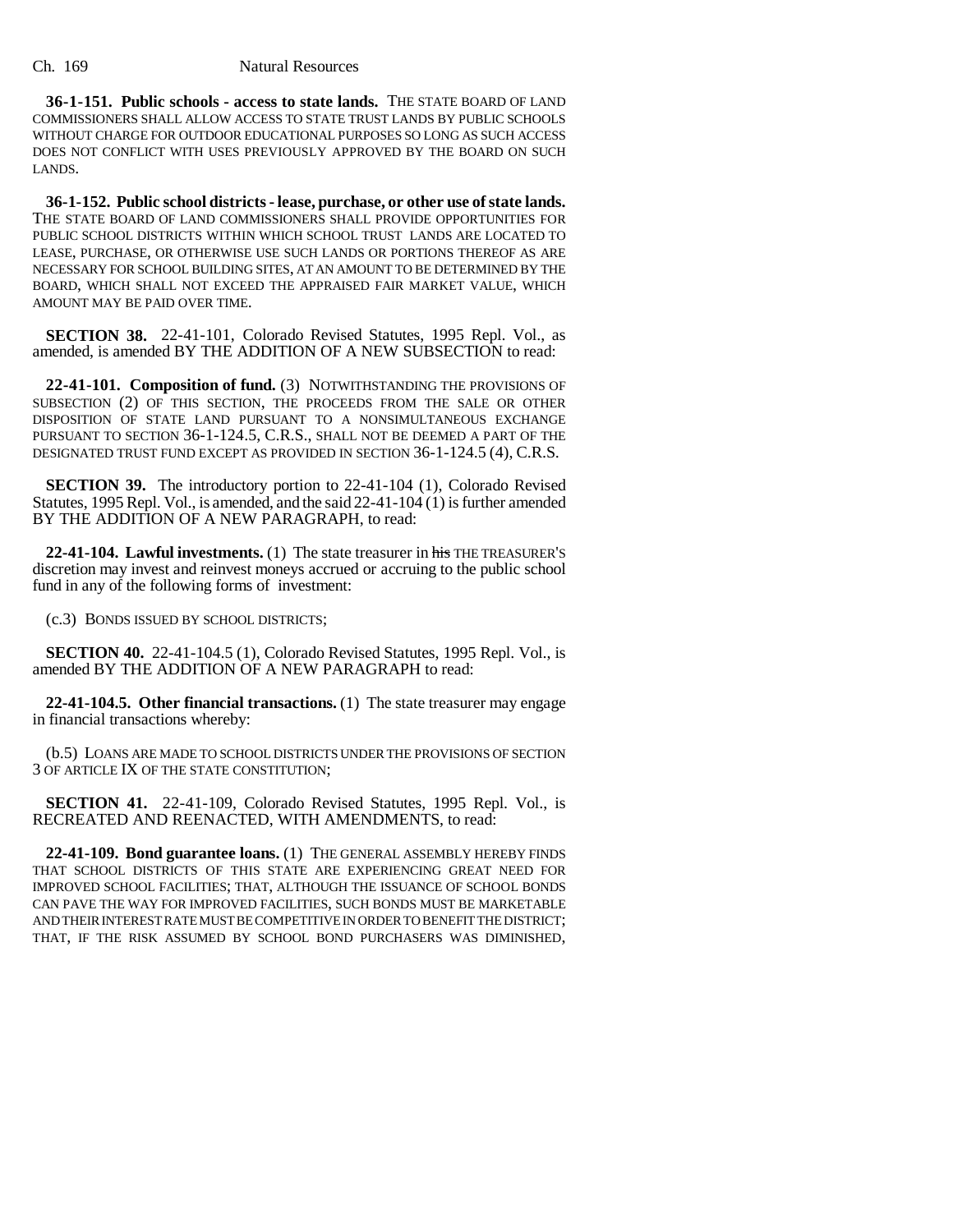INTEREST RATES WOULD GENERALLY BE REDUCED; THAT THE USE OF PERMANENT SCHOOL FUNDS TO GUARANTEE PAYMENTS OF PRINCIPAL AND INTEREST, WITH APPROPRIATE SAFEGUARDS FOR THE PUBLIC SCHOOL FUND, IS CONSISTENT WITH THE PURPOSE FOR WHICH THE FUND WAS CREATED; AND THAT SECTION 3 OF ARTICLE IX OF THE STATE CONSTITUTION SPECIFICALLY AUTHORIZES THE USE OF THE PUBLIC SCHOOL FUND OF THE STATE FOR THE PURPOSES OF THIS SECTION.

(2) THE STATE TREASURER IS AUTHORIZED TO CONTRACT WITH SCHOOL DISTRICTS IN THIS STATE FOR THE GUARANTEE OF PAYMENTS OF PRINCIPAL AND INTEREST ON THE DISTRICT'S BONDS AS SUCH PAYMENTS BECOME DUE. THE STATE TREASURER SHALL NOT ENTER INTO SUCH CONTRACT IF THE GUARANTEE WOULD RESULT IN THE TOTAL AMOUNT OF OUTSTANDING GUARANTEED BONDS EXCEEDING AN AMOUNT EQUAL TO THREE TIMES THE MARKET VALUE OF THE PUBLIC SCHOOL FUND. EACH YEAR THE STATE TREASURER SHALL ANALYZE THE STATUS OF GUARANTEED BONDS AS COMPARED TO THE BOOK VALUE AND MARKET VALUE OF THE PUBLIC SCHOOL FUND AND SHALL CERTIFY WHETHER THE AMOUNT OF BONDS GUARANTEED IS WITHIN THE LIMIT PRESCRIBED BY THIS SUBSECTION (2).

(3) THE BOARD OF EDUCATION OF A SCHOOL DISTRICT DESIRING TO ENTER INTO A GUARANTEE CONTRACT AUTHORIZED BY THIS SECTION SHALL INCLUDE, IN THE RESOLUTION SUBMITTING THE QUESTION OF ISSUING BONDS TO THE REGISTERED ELECTORS OF THE SCHOOL DISTRICT, A STATEMENT THAT THE SCHOOL DISTRICT INTENDS TO CONTRACT WITH THE STATE TREASURER FOR THE GUARANTEE OF PRINCIPAL AND INTEREST PAYMENTS TO HOLDERS OF SUCH BONDS. THE RESOLUTION SHALL SET FORTH, AND ANY RESULTING GUARANTEE CONTRACT SHALL PROVIDE, THAT THE DISTRICT SHALL REPAY ANY LOAN OF PUBLIC SCHOOL FUNDS WITH INTEREST AS PROVIDED IN SUBSECTION (4) OF THIS SECTION BY THE END OF THE CALENDAR YEAR NEXT FOLLOWING THE CLOSE OF THE FISCAL YEAR IN WHICH THE LOAN WAS MADE, OUT OF ANY AVAILABLE FUNDS OF THE SCHOOL DISTRICT OR OUT OF THE PROCEEDS OF A LEVY ON THE TAXABLE PROPERTY OF THE SCHOOL DISTRICT AT A RATE SUFFICIENT TO PRODUCE THE AMOUNT REQUIRED TO REPAY THE LOAN. NO GUARANTEE CONTRACT SHALL BE EXECUTED PURSUANT TO THIS SECTION UNLESS THE REGISTERED ELECTORS OF THE SCHOOL DISTRICT HAVE APPROVED SUCH PROVISIONS FOR THE CONTRACT BY THEIR VOTE APPROVING THE ISSUANCE OF BONDS.

(4) ANY GUARANTEE CONTRACT AUTHORIZED BY THIS SECTION SHALL INCLUDE A PROVISION REQUIRING THE PAYMENT OF INTEREST ON LOANS MADE PURSUANT TO THE CONTRACT AT THE PREVAILING RATE OF INTEREST BEING EARNED BY INVESTMENTS OF THE PUBLIC SCHOOL FUND ON THE DATE THE LOAN IS MADE.

(5) A BOARD OF EDUCATION SEEKING THE GUARANTEE OF ELIGIBLE BONDS SHALL NOTIFY THE COMMISSIONER OF EDUCATION AND THE STATE TREASURER INDICATING THE NAME OF THE SCHOOL DISTRICT AND THE PRINCIPAL AMOUNT OF THE BONDS TO BE ISSUED, THE NAME AND ADDRESS OF THE SCHOOL DISTRICT'S PAYING AGENT FOR THE BONDS, THE MATURITY SCHEDULE, THE ESTIMATED INTEREST RATE, AND THE DATE OF THE BONDS.

(6) AFTER RECEIPT OF THE REQUEST FOR THE GUARANTEE OF BONDS, THE COMMISSIONER OF EDUCATION SHALL REVIEW THE APPLICANT SCHOOL DISTRICT REGARDING THE STATUS OF THE SCHOOL DISTRICT'S ACCREDITATION, THE SCHOOL DISTRICT'S FINANCIAL STATUS BASED ON ITS AUDITED FINANCIAL STATEMENTS FOR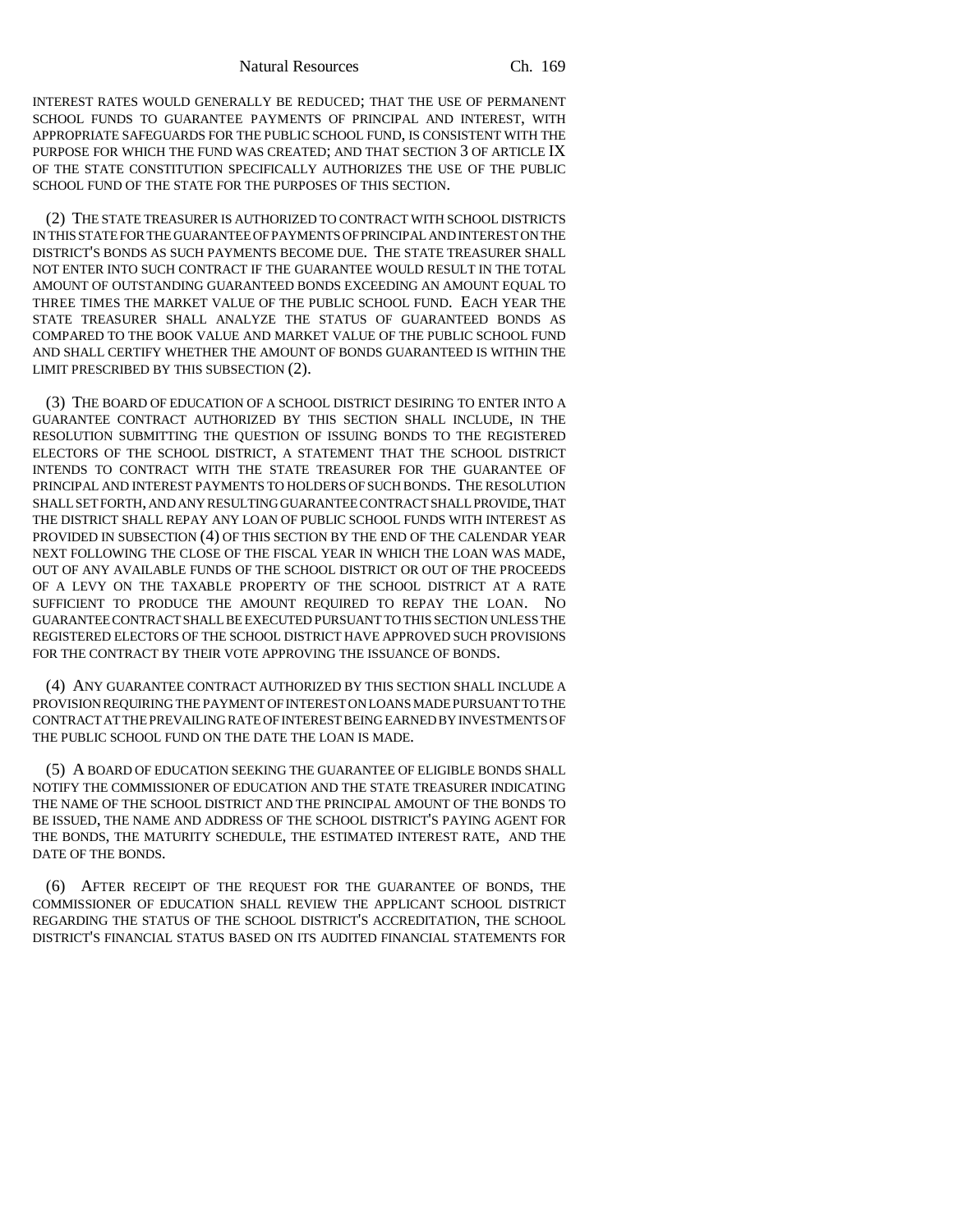THE PREVIOUS THREE YEARS, AND THE TOTAL AMOUNT OF THE SCHOOL DISTRICT'S BONDED INDEBTEDNESS IN RELATION TO THE LIMITATION ON INDEBTEDNESS PROVIDED BY LAW. IF, AFTER THE INVESTIGATION, THE COMMISSIONER OF EDUCATION IS SATISFIED THAT THE SCHOOL DISTRICT'S BONDS SHOULD BE GUARANTEED UNDER THIS SECTION, THE COMMISSIONER OF EDUCATION SHALL ENDORSE THE REQUEST FOR THE BOND GUARANTEE TO THE STATE TREASURER.

(7) WHENEVER THE PAYING AGENT HAS NOT RECEIVED PAYMENT OF PRINCIPAL OF OR INTEREST ON BONDS OR OTHER OBLIGATIONS TO WHICH THIS SECTION APPLIES FIFTEEN BUSINESS DAYS IMMEDIATELY PRIOR TO THE DATE ON WHICH SUCH PAYMENT IS DUE, THE PAYING AGENT SHALL SO NOTIFY THE STATE TREASURER AND THE SCHOOL DISTRICT BY TELEPHONE, FACSIMILE, OR OTHER SIMILAR COMMUNICATION, FOLLOWED BY WRITTEN VERIFICATION, OF SUCH PAYMENT STATUS. THE STATE TREASURER SHALL IMMEDIATELY CONTACT THE SCHOOL DISTRICT AND DETERMINE WHETHER THE SCHOOL DISTRICT WILL MAKE THE PAYMENT BY THE DATE ON WHICH IT IS DUE.

(8) IF THE SCHOOL DISTRICT INDICATES THAT IT WILL NOT MAKE THE PAYMENT BY THE DATE ON WHICH IT IS DUE, THE STATE TREASURER SHALL FORWARD THE AMOUNT IN IMMEDIATELY AVAILABLE FUNDS NECESSARY TO MAKE THE PAYMENT OF THE PRINCIPAL OF OR INTEREST ON THE BONDS OR OTHER OBLIGATIONS OF THE SCHOOL DISTRICT TO THE PAYING AGENT ON THE BUSINESS DAY IMMEDIATELY PRIOR TO THE DATE ON WHICH PAYMENT IS DUE. SUCH PAYMENT SHALL CONSTITUTE A LOAN TO THE SCHOOL DISTRICT FROM THE PUBLIC SCHOOL FUND IN ACCORDANCE WITH THE TERMS OF THE GUARANTEE CONTRACT.

(9) IN ORDER TO ASSURE SUFFICIENT LIQUIDITY TO MEET OBLIGATIONS UNDER THE PROVISIONS OF THIS SECTION, THE STATE TREASURER SHALL INVEST MONEYS IN THE PUBLIC SCHOOL FUND IN AN AMOUNT EQUAL TO AT LEAST TEN PERCENT OF THE PRINCIPAL AMOUNT OF BONDS GUARANTEED UNDER THIS SECTION IN INTEREST-BEARING OBLIGATIONS OF THE UNITED STATES AS PROVIDED IN SECTION 22-41-104 (1) (d) WITH MATURITY DATES OF THREE YEARS OR LESS.

(10) THE AMOUNTS FORWARDED TO THE PAYING AGENT BY THE STATE TREASURER SHALL BE APPLIED TO THE PAYING AGENT SOLELY TO THE PAYMENT OF THE PRINCIPAL OF OR INTEREST ON SUCH BONDS OR OTHER OBLIGATIONS OF THE SCHOOL DISTRICT.

(11) ANY SCHOOL DISTRICT TO WHICH THIS SECTION APPLIES SHALL FILE WITH THE STATE TREASURER A COPY OF THE RESOLUTION THAT AUTHORIZES THE ISSUANCE OF BONDS OR OTHER OBLIGATIONS, A COPY OF THE OFFICIAL STATEMENT OR OTHER OFFERING DOCUMENT FOR SUCH BONDS OR OTHER OBLIGATIONS, THE AGREEMENT, IF ANY, WITH THE PAYING AGENT FOR SUCH BONDS OR OTHER OBLIGATIONS, AND THE NAME, ADDRESS, AND TELEPHONE NUMBER OF SUCH PAYING AGENT.

(12) AS PROVIDED IN SECTION 11 OF ARTICLE II OF THE STATE CONSTITUTION, THE STATE HEREBY COVENANTS WITH THE PURCHASERS AND OWNERS OF BONDS AND OTHER OBLIGATIONS ISSUED BY SCHOOL DISTRICTS THAT THE STATE WILL NOT REPEAL, REVOKE, OR RESCIND THE PROVISIONS OF THIS SECTION OR MODIFY OR AMEND THE SAME SO AS TO LIMIT OR IMPAIR THE RIGHTS AND REMEDIES GRANTED BY THIS SECTION; BUT NOTHING IN THIS SUBSECTION (11) SHALL BE DEEMED OR CONSTRUED TO REQUIRE THE STATE TO CONTINUE THE PAYMENT OF STATE ASSISTANCE TO ANY SCHOOL DISTRICT OR TO LIMIT OR PROHIBIT THE STATE FROM REPEALING,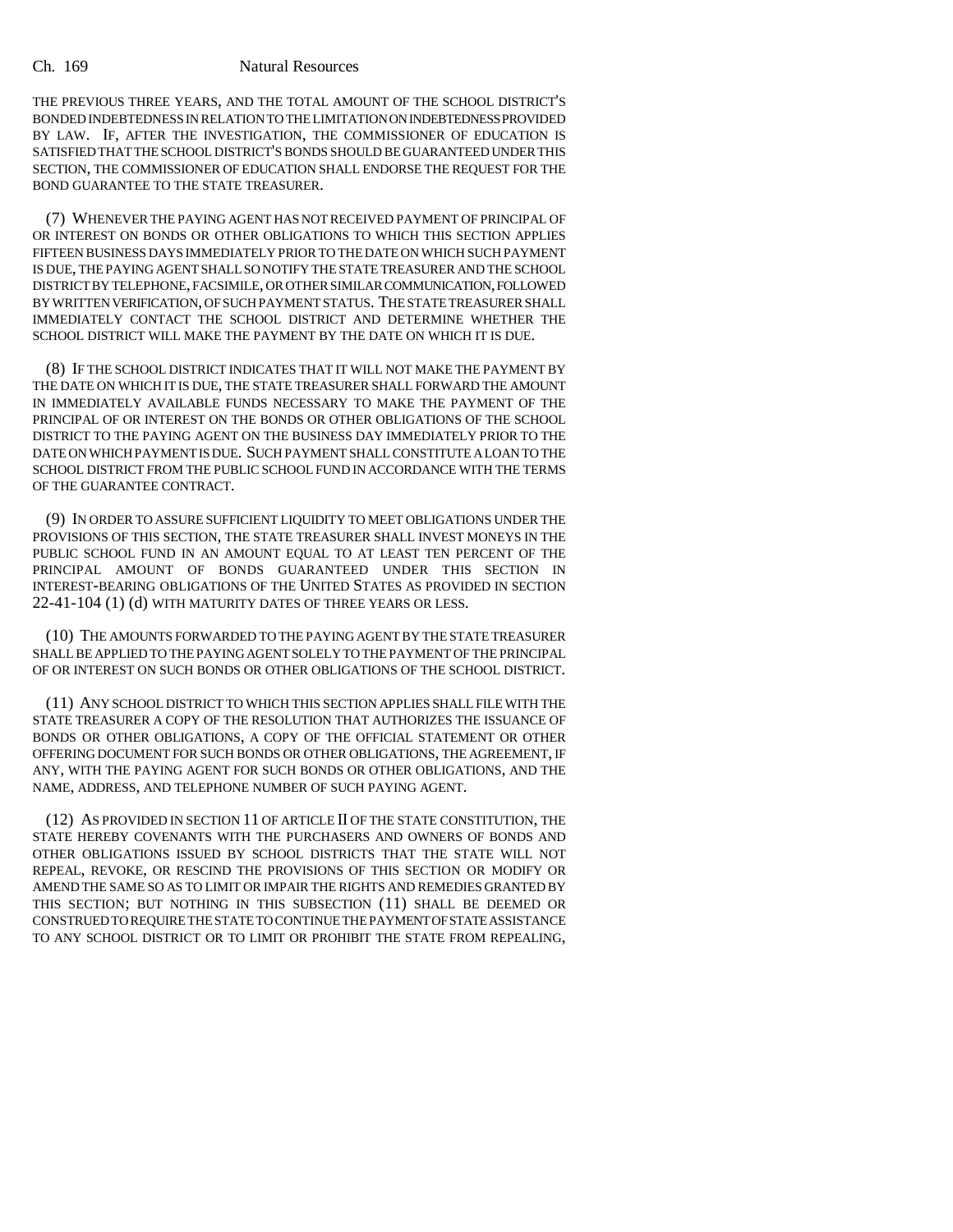Natural Resources Ch. 169

AMENDING, OR MODIFYING ANY LAW RELATING TO THE AMOUNT OF STATE ASSISTANCE TO SCHOOL DISTRICTS OR THE MANNER OF PAYMENT OR THE TIMING THEREOF. NOTHING IN THIS SECTION SHALL BE DEEMED OR CONSTRUED TO CREATE A DEBT OF THE STATE WITH RESPECT TO SUCH BONDS OR OTHER OBLIGATIONS WITHIN THE MEANING OF ANY STATE CONSTITUTIONAL PROVISION OR TO CREATE ANY LIABILITY EXCEPT TO THE EXTENT PROVIDED IN THIS SECTION.

(13) WHENEVER THE STATE TREASURER IS REQUIRED BY THIS SECTION TO MAKE A PAYMENT OF PRINCIPAL OF OR INTEREST ON BONDS OR OTHER OBLIGATIONS ON BEHALF OF A SCHOOL DISTRICT, THE DEPARTMENT OF EDUCATION SHALL INITIATE AN AUDIT OF THE SCHOOL DISTRICT TO DETERMINE THE REASONS FOR THE NONPAYMENT AND TO ASSIST THE SCHOOL DISTRICT, IF NECESSARY, IN DEVELOPING AND IMPLEMENTING MEASURES TO ASSURE THAT FUTURE PAYMENTS WILL BE MADE WHEN DUE.

(14) WHENEVER THE STATE TREASURER MAKES A PAYMENT OF PRINCIPAL AND INTEREST ON BONDS OR OTHER OBLIGATIONS OF A SCHOOL DISTRICT BECAUSE OF THE FAILURE TO COLLECT PROPERTY TAXES LEVIED IN ACCORDANCE WITH LAW FOR THE SCHOOL DISTRICT'S BOND REDEMPTION FUND, THE DISTRICT MAY TRANSFER ANY SUCH DELINQUENT PROPERTY TAXES LATER COLLECTED OUT OF THE SCHOOL DISTRICT'S BOND REDEMPTION FUND AND INTO ITS GENERAL FUND.

(15) IN THE EVENT THAT ANY PUBLIC SCHOOL FUND MONEYS ARE LOST BY REASON OF THE FAILURE OF ANY SCHOOL DISTRICT TO REPAY A LOAN MADE PURSUANT TO THIS SECTION, THE GENERAL ASSEMBLY SHALL RESTORE SUCH PUBLIC SCHOOL FUND MONEYS, TOGETHER WITH SUCH INTEREST AS WOULD HAVE ACCRUED THERETO, BY AN APPROPRIATION IN THE AMOUNT OF SUCH LOSS FROM THE GENERAL FUND OF THE STATE.

(16) IF TWO OR MORE REPAYMENTS FROM THE PUBLIC SCHOOL FUND ARE MADE ON THE GUARANTEED BONDS OF A SCHOOL DISTRICT AND THE COMMISSIONER OF EDUCATION DETERMINES THAT THE SCHOOL DISTRICT IS ACTING IN BAD FAITH UNDER THE GUARANTEE, THE COMMISSIONER OF EDUCATION MAY REQUEST THE ATTORNEY GENERAL TO INSTITUTE APPROPRIATE LEGAL ACTION TO COMPEL THE SCHOOL DISTRICT GOVERNING BOARD TO COMPLY WITH THE DUTIES REQUIRED BY LAW IN REGARD TO THE BONDS.

**SECTION 42.** 24-9-102 (1) (c), Colorado Revised Statutes, 1988 Repl. Vol., is repealed as follows:

**24-9-102. Salaries of appointed state officials.** (1) The following state officials shall receive annual salaries and allowances, payable monthly, as follows:

(c) State board of land commissioners, each member, thirty-nine thousand six hundred fifty dollars;

**SECTION 43. Appropriation.** (1) In addition to any other appropriation, there is hereby appropriated, out of any moneys in the state land board trust administration fund created in section 36-1-145, Colorado Revised Statutes, not otherwise appropriated, to the department of natural resources, for allocation to the state land board, for the fiscal year beginning July 1, 1997, the sum of forty thousand six